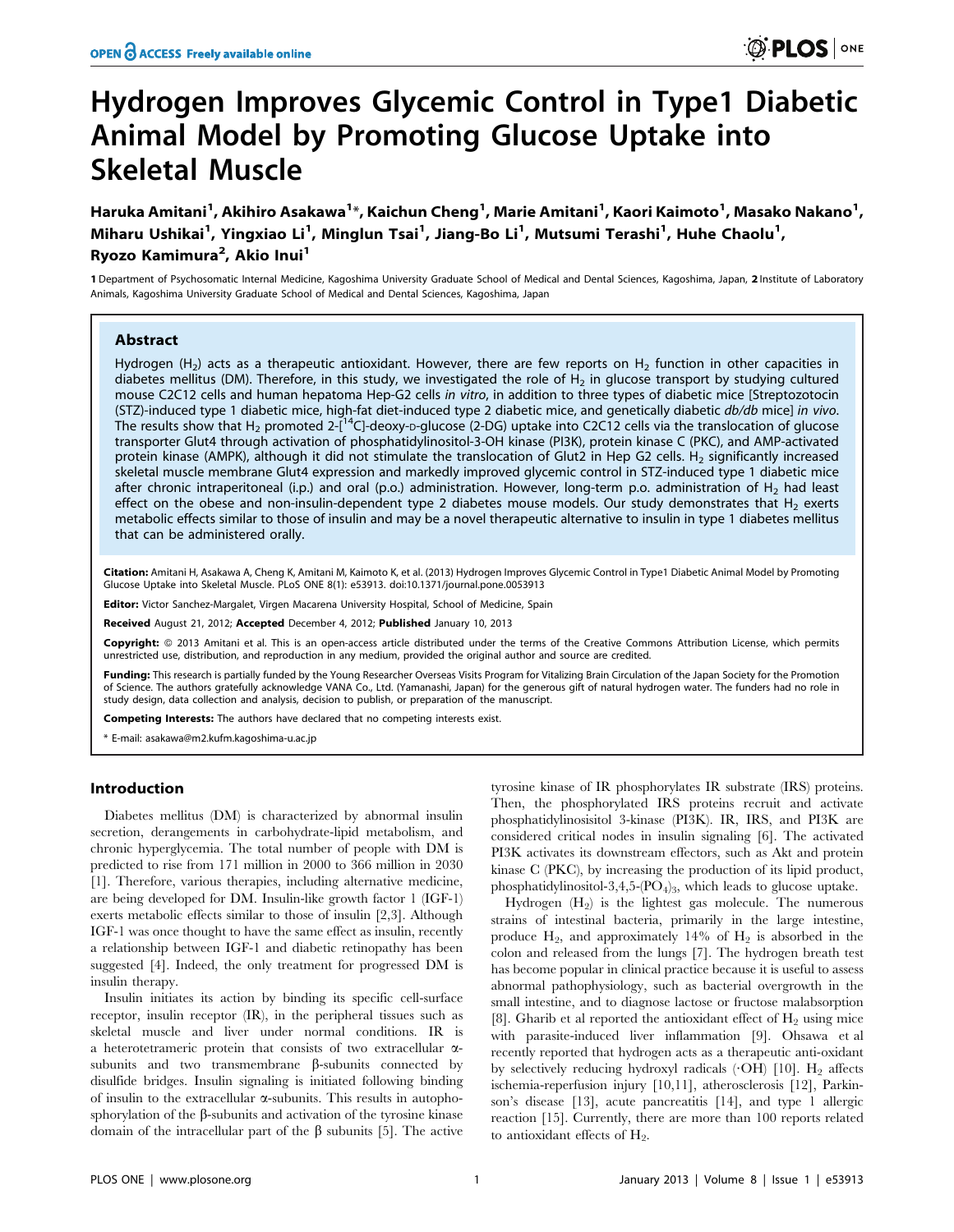Although several studies have described the antioxidant effect of  $H_2$  on DM [16,17], few studies have reported on other functions of  $H_2$  in DM. Therefore, in this study, we investigated the role of  $H_2$ in glucose homeostasis by studying cultured mouse C2C12 cells and human hepatoma Hep G2 cells in vitro, as well as three types of diabetic mice (STZ-induced diabetic mice, high-fat diet induced diabetic mice, and genetically diabetic db/db mice) in vivo.

#### Materials and Methods

## Cell Culture

The C2C12 cells and Hep G2 cells were obtained from Bioresource Collection and Research Center (Food Industry Research and Development Institute, Hsinchu City, Taiwan). The cells were plated at  $5\times10^4$  cells/dish in 35-mm-diameter culture dishes in Dulbecco's modified Eagle's medium (DMEM) (Gibco BRL, Gaithersburg, USA) supplemented with 10% fetal bovine serum (FBS) (Gibco BRL) and 1% antibiotic solution (penicillin G sodium 10,000 U/ml and streptomycin sulfate 10  $\mu$ g/ml). They were grown to 70% confluence at 37°C in humidified atmosphere containing  $5\%$   $CO<sub>2</sub>$ . To induce fusion, confluent cells were exposed to DMEM supplemented with 10% horse serum instead of FBS. The cells fused into multinucleated myotubes after a further 7–10 days in culture. The medium was changed 24 h prior to experimental manipulations.

## H2-containing Water and Saline

High-content (saturated)  $H_2$  water and saline (HHW and HHS, respectively: 0.8 mM each) were prepared by dissolving  $H_2$  in pure water or saline under high pressure (0.4 MPa) for 24 hours. Lowcontent  $H_2$  water (LHW: 0.08 mM) was prepared by dissolving  $H_2$ in pure water under low pressure (0.1 MPa) for 24 hours. Artificial  $H_2$  water and saline were made every day. In this study, we also used natural  $H_2$  water (NHW) drawn from Mt. Fuji (Yamanashi, Japan). NHW containing  $0.075-0.125$  mM  $H_2$  was provided by VANA Co., Ltd. (Yamanashi, Japan) every day. LHW, HHW and NHW were placed in a glass vessel as drinking water for oral administration (p.o.). HHW and NHW were also used in vitro experiments. On the other hand, HHS was used for intraperitoneal (i.p.) injection.  $H_2$  content was measured with a hydrogen electrode (DH-35A, TOA DKK Co. Ltd., Tokyo, Japan).

#### H<sub>2</sub> Attenuation in Pure Water and Several Solutions

We speculated that NHW might keep its  $H_2$  content longer than LHW. NHW contains several solutes such as sodium (0.2 mM), calcium (0.19 mM), magnesium (0.16 mM), potassium (0.02 mM), and silicon (0.53 mM), making an almost 1.1 mM solution. To assess  $H_2$  attenuation, we measured the  $H_2$  content of LHW, HHW, NHW, and 0.17 mM (0.001%) and 0.34 mM (0.002%) saline water containing  $0.8 \text{ mM H}_2$  after 0, 12 and 24 hours incubation in a glass drinking vessel.

# 2, 2-diphenyl-1-picryl-hydrazyl-hydrate (DPPH) Radical Scavenging Photometric Assay

Free radical scavenging activities of H<sub>2</sub>, NAC and vitamin C were measured by the DPPH assay. Twenty ul of each sample solution [10 mM of NAC (Sigma), 10 mM of vitamin C (Sigma), 0.8 mM of  $H_2$ ] and 200 µl of DPPH solution [2 mM of 2, 2diphenyl-1-picryl-hydrazyl (Sigma) prepared in methanol] were added to each micro plate. Incubated in dark at room temperature for 5 min, the absorbance (Ab) was measured at 540 nm using microplate reader. Radical scavenging activity was calculated as follows: % antioxidant activity =  $[1-(Ab)$  of sample/Ab of blank)] $\times100$ .

## Glucose Uptake

Glucose uptake was determined by measuring the uptake of 2- [ 14C]-deoxy-D-glucose (2-DG) (323 mCi/mmol) (New England Nuclear, Boston, MA, USA) into C2C12 cells, as described previously [18]. In brief, the cells were washed with phosphatebuffered saline (PBS) containing 135 mmol/l NaCl, 2.7 mmol/l KCl, 8 mmol/l  $Na<sub>2</sub>HPO<sub>4</sub>$ , 1.4 mmol/l  $KH<sub>2</sub>PO<sub>4</sub>$ , 0.5 mmol/l  $MgC_{12}$ , 0.7 mmol/l CaCl<sub>2</sub> and 22 mmol/l glucose. After incubation in serum-free and high-glucose (25 mmol/l) DMEM for 5 h, the cells were transferred to fresh incubation flasks with or without pharmacological inhibitors at the indicated concentrations for 30 min at  $37^{\circ}$ C. LY-2940002, a PI3K inhibitor (Sigma, St. Louis, MO, USA); chelerythrine, a PKC inhibitor (Sigma); and Compound C (6-[4-(2-piperidin-1-ylethoxy)-phenyl]-3-pyridin-4 ylpyrazolo[1,5-a] pyrimidine), an AMPK inhibitor (Sigma), were used as pharmacological inhibitors. The cells were then incubated with 100 µl of pure water, HHW, degassed NHW or NHW at  $37^{\circ}$ C for another 30 or 60 min under continuous shaking at 40 cycles/min. Degassed NHW was prepared by shaking its container. Then, the cells were further incubated with 2-DG  $(1 \text{ uCi/ml})$  for 5 min at 37<sup>°</sup>C. Nonspecific uptake was obtained by parallel determinations in the presence of 20  $\mu$ mol/l cytochalasin B (Sigma). Uptake was terminated by the addition of ice-cold PBS. After centrifugation, cells were washed twice with ice-cold PBS.

## Animals

Male C57BL/6 mice and genetically diabetic male  $db/db$  mice (BKS. Cg-+Leprdb/+Leprdb/Jcl) were purchased at 6 weeks of age from CLEA Japan, Inc. (Tokyo, Japan). All mice were housed individually in an air-conditioned room at  $22 \pm 2^{\circ}$ C with a 12-h light/dark cycle starting at 7:00 a.m. daily. Mice were used after 1 week acclimatization period. All experimental procedures were performed according to the ''Guidelines for the Care and Use of Laboratory Animals'' approved by the Kagoshima University Committee for Animal Experiment.

# Chronic i.p. Administration of  $H_2$  Experiment with STZ Induced Diabetic Mice

Thirty-two male C57BL/6 mice were submitted to i.p. injection of streptozotocin (STZ) (50 mg/kg/day) (Sigma-Aldrich, St. Louis, MO, USA) dissolved in 10 mM Na-citrated buffer (pH4.5) for 5 days to induce diabetes. Control mice  $(n = 16)$  were injected with 250  $\mu$ l of saline and the HHS mice (n = 16) were injected with 250 µl of HHS twice par day for 4 weeks from the first day of i.p. injection of STZ. Body weights and food intake were recorded every day. Plasma glucose was measured every 7 days using a blood glucose meter (NIPRO, Osaka, Japan) with a blood sample obtained by tail prick. On day 32, the mice were sacrificed. The soleus muscle was collected and stored at  $-80^{\circ}$ C until use in the western blot analysis of Glut4.

# Chronic p.o. Administration of  $H_2$  Experiment with STZinduced Type 1 Diabetic (T1DM) Mice

Male C57BL/6 mice were submitted to i.p. injection of STZ (50 mg/kg/day) dissolved in 10 mM Na-citrated buffer (pH 4.5) for 5 days. Hyperglycemia was confirmed at 4 weeks postinjection. Only STZ mice with blood glucose above 200 mg/dl were included in the type 1 diabetes mellitus (T1DM) group. A total of 24 mice were divided into four groups: Control (STZ+pure water)  $(n=6)$ , STZ+HHW  $(n=6)$ , STZ+LHW  $(n=6)$ , and  $STZ+NHW$  ( $n = 6$ ). Pure water or hydrogen water was provided for 18 weeks. Body weights and food intake were recorded every day. Plasma glucose was measured every 7 days.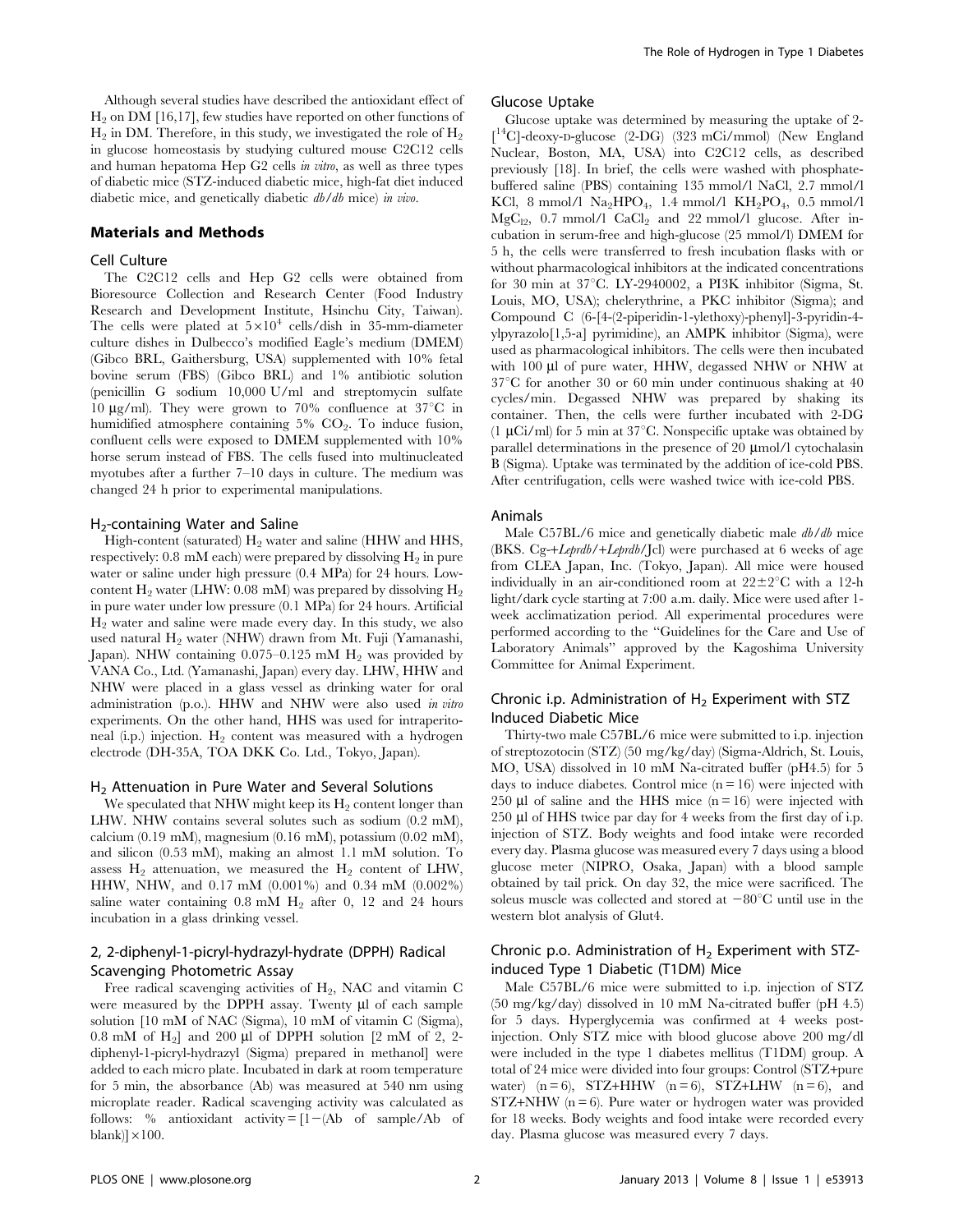# Chronic p.o. Administration of  $H<sub>2</sub>$  Experiment with Highfat Diet Induced Type 2 Diabetic (T2DM) Mice

The C57BL/6 mouse strain has been used as a model for studies of high-fat diet induced obesity and diabetes [19]. A total of 21 male C57BL/6 mice were fed a high-fat diet (D12492:60%kcal fat) (Research Diets, Inc., New Brunswick, USA) to induce type 2 diabetes mellitus (T2DM). Seven mice were supplied pure water, HHW or NHW, respectively, for 25 weeks. Plasma glucose was measured every 7 days.

# Chronic p.o. Administration of  $H_2$  Experiment with Type 2 Diabetic db/db Mice

Leptin inhibits food intake by acting on the hypothalamus. This peptide hormone is secreted into the bloodstream from adipose tissues [20] and exerts its effects through the leptin receptor (Ob-R). The Ob-R gene is mutated in  $db/db$  mice [21,22], making them unresponsive to leptin, so they exhibit excessively food intake and body weight gain. Therefore, db/db mice have been extensively studied as a model of obesity and T2DM. Seven db/ db mice were supplied pure water, HHW or NHW, respectively, for 18 weeks. Plasma glucose was measured every 7 days.

## Intraperitoneal Glucose Tolerance Test

An intraperitoneal glucose tolerance test (IPGTT) was performed after a 6 h fast. Plasma glucose was measured in tail vein blood at 5, 15, 30, 60 and 120 min after an i.p. injection of 1 mg/ g body glucose. IPGTTs were conducted every 30 days.

## Measurements of Biochemical Parameters

All measurements were performed after 6 h of fasting. Blood samples were obtained from the fossa orbitalis venous plexus under diethyl ether anesthesia, transferred to chilled tubes containing ethylenediaminetetraacetic acid, disodium salt (EDTA  $2Na$ ) (1 mg/mL) and aprotinin (500 U/mL), and immediately centrifuged. All plasma samples were stored at  $-80^{\circ}\text{C}$  until assayed. Glycated albumin was measured with an enzymatic reaction kit (Lucica GA-L, Asahi Kasei Phama Co., Tokyo, Japan). Plasma insulin was measured by an ELISA Insulin kit (Morinaga Co., Tokyo, Japan). Other biochemical parameters were assayed by routine laboratory methods.

#### Western Blot Analysis

Total protein lysates from cells or tissues were extracted in lysis buffer (1% Triton X-100, 150 mM NaCl, 10 mM Tris pH 7.5, 5 mM ethylenediaminetetraacetic acid) containing a protease and phosphatase inhibitor cocktail (Sigma-Aldrich). The total protein concentration was determined using a BCA assay kit (Pierce Biotechnology, Rockford, IL, USA). Protein lysates (50 µg) were separated using 10% SDS-polyacrylamide gel electrophoresis and transferred to a polyvinylidene difluoride membrane (Millipore, Billerica, MA, USA). The membrane was blocked at  $25^{\circ}$ C for 1 h in TBS-T (10 mM Tris pH 7.6, 150 mM NaCl, and 0.05% Tween 20) containing 3% BSA and probed with 1:1000-diluted primary antibodies against the glucose transporter Glut4 (R&D Systems, Inc., Minneapolis, MN, USA), Glut2 (Abcam Co, Tokyo, Japan), phospho-AMPK (Thr 172) (Cell Signaling Technology, Inc., Beverly, MA, USA), AMPK (Cell Signaling Technology), and actin (Millipore, Billerica, MA, USA) at  $4^{\circ}$ C overnight. After the membrane had been washed with TBS-T, the blots were incubated with a 1:5000 dilution of horseradish peroxidaseconjugated secondary antibody at  $25^{\circ}$ C for 1 h. The protein bands were visualized using an enhanced chemiluminescence kit (PerkinElmer, Boston, MA, USA). Actin was the internal control. The optical densities of the bands were determined using Gel-Pro Analyzer 4.0 software (Media Cybernetics Inc., Silver Spring, MD, USA).

## Real-time RT-PCR

RNA was isolated from the hypothalamic block using the RNeasy Lipid Tissue Mini Kit (Quiagen, K.K., Tokyo, Japan) and the stomach using the RNeasy Fibrous Tissue Midi Kit (Quiagen). Quantification of mRNA was performed with SYBR Green Master (Roche Inc., Basel, Switzerland) using a one-step RT-PCR reaction on a Takara TP800 (Takara Bio Inc., Otsu, Japan). The reaction was performed under standard conditions recommended by the manufacturer. We used the mouse GAPDH gene as an internal control. The cycle threshold number (Ct) at which amplification entered the exponential phase was determined for each gene under investigation. Gene expression levels were analyzed using the delta-delta Ct method, determining the target gene expression relative to an internal control and relative to control individual samples. The following primers were used in real-time RT-PCR: GAPDH forward, TCACTGG-CATGGCCTTCC; GAPDH reverse, GGCGGCACGTCA-GATCC; neuropeptide Y (NPY) forward, TTTCCAAGTTTC-CACCCTCATC; NPY reverse, AGTGGTGGCATGCATTGGT; Agouti-related protein (AgRP) forward, GAGTTCCCAGGTCTAAGTCTGAATG; AgRP reverse, ATCTAGCACCTCCGCCAAAG; melanin-concentrating hormone (MCH) forward, GGAAGATACTGCAGAAA-GATCCG, MCH reverse, ATGAAACCGCTCTCGTCGTT; orexin forward, CGTAACTACCACCGCTTTAGCA, orexin reverse, TGCCATTTACCAAGAGACTGACAG; pro-opiomelanocortin (POMC) forward, GGCTTGCAAACTCGACCTCT; POMC reverse, TGACCCATGACGTACTTCCG; cocaine- and amphetamine-regulated transcript (CART) forward, GCAGATC-GAAGCGTTGCAA; CART reverse, TTGGCCGTACTTCTTCTCGTAGA; corticotropin-releasing factor (CRF) forward, CGCAGCCCTTGAATTTCTTG; CRF reverse, TCTGTTGAGATTCCCCAGGC; Ghrelin forward, TCCAAGAAGCCACCAGCTAA; Ghrelin reverse, AACATC-GAAGGGAGCATTGA.

#### Statistical Analysis

The results are expressed as the mean values  $\pm$  standard error (S.E.). Comparisons with controls were performed by unpaired Student's t test between two groups and Dunnett's multiple comparison test among more than two groups. P values less than 5% were considered statistically significant.

#### Results

# H2 Promotes 2-DG Uptake into C2C12 Cells

Figure 1A shows the effect of hydrogen on 2-DG uptake into C2C12 cells. Stimulation of 2-DG uptake into C2C12 cells after 30 and 60 min exposure to HHW was significantly increased over control. NHW also significantly increased the 2-DG uptake into C2C12 cells compared to the control, but degassed NHW did not increase 2-DG uptake (Fig. 1B). The addition of LY-2940002 at  $1.0 \times 10^{-6}$  M significantly decreased the 2-DG uptake into C2C12 cells compared with HHW alone (Fig. 1C). The addition of chelerythrine at 1.0  $\times$  10<sup>-6</sup> M (Fig. 1D) and the addition of Compound C at  $1.0 \times 10^{-6}$  M (Fig. 1E) significantly decreased the 2-DG uptake into C2C12 cells compared with HHW.

Western blot analysis showed that HHW significantly increased membrane Glut4 and phosphorylated AMPK (p-AMPK) in C2C12 cells (Fig. 1F, 1G). The bar graph represents the ratio of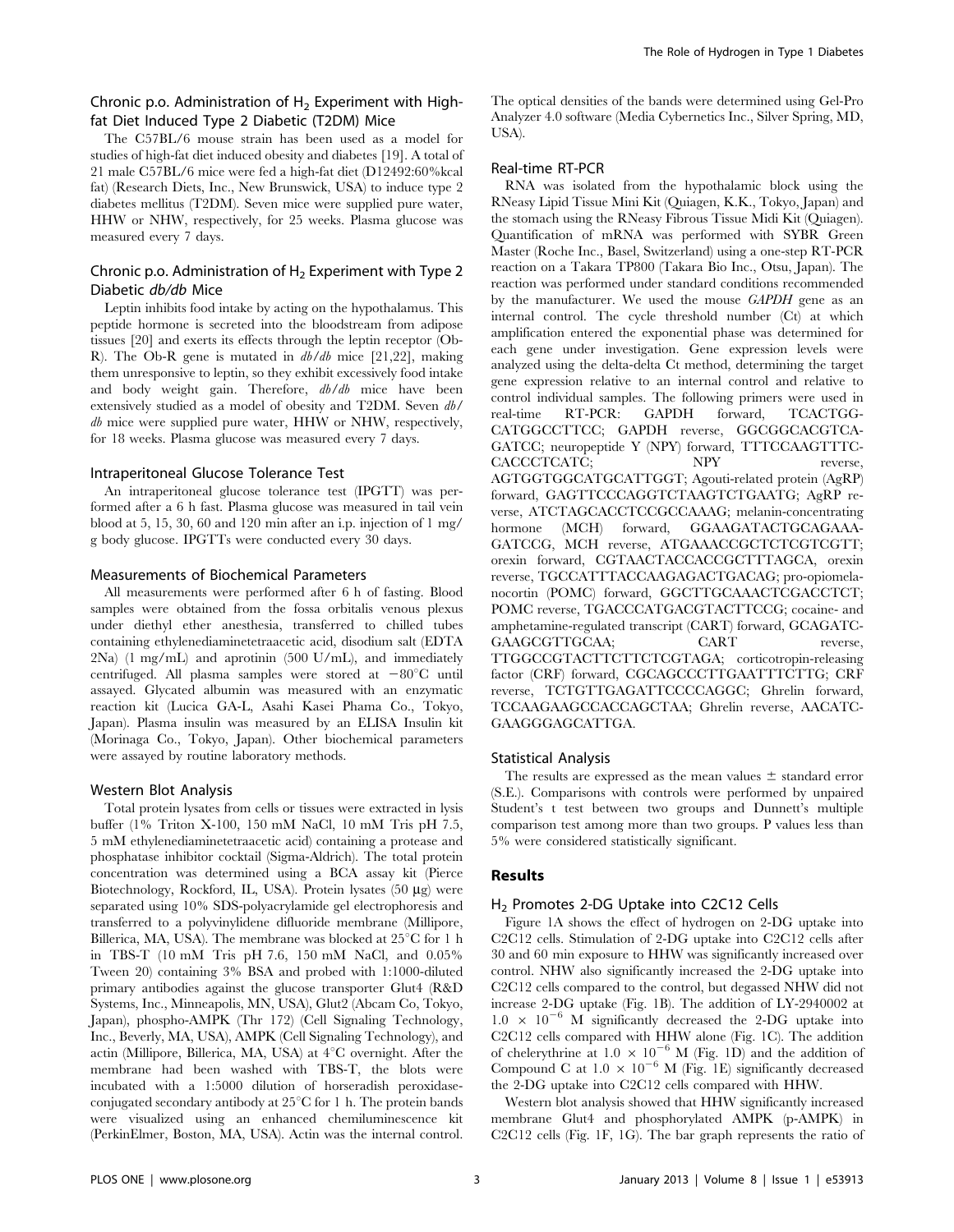

Figure 1. The effect of H<sub>2</sub> on glucose uptake into C2C12 cells. (A) 2-DG uptake into C2C12 cells after 30 or 60 min exposure to high content hydrogen water (HHW) was significantly increased over control (n = 6 for each group). (B) Natural hydrogen water (NHW) significantly increased 2-DG uptake into C2C12 cells over control, while degassed NHW did not increase 2-DG uptake (n = 7 for each group). (C, D, E) After incubation with or without each pharmacological inhibitor for 30 min, the cells were exposed to pure water or SHW for another 30 min. The addition of LY-2940002, a phosphatidylinositol-3-OH kinase (PI3K) inhibitor, at 1.0  $\times$  10<sup>-6</sup> M significantly decreased the 2-DG uptake into C2C12 cells compared with HHW alone (n = 6 for each group). The addition of chelerythrine, a protein kinase C (PKC) inhibitor, at 1.0  $\times$  10<sup>-6</sup> M significantly decreased the 2-DG uptake into C2C12 cells compared with HHW alone (n = 6 for each group). The addition of Compound C (6-[4-(2-piperidin-1-ylethoxy)-phenyl]-3-pyridin-4 ylpyrazolo[1,5-a] pyrimidine), an AMP-activated protein kinase (AMPK) inhibitor, at 1.0  $\times$  10<sup>-6</sup> M significantly decreased the 2-DG uptake into C2C12 cells compared with HHW alone (n = 10 for each group). (F, G) Western blot analysis was performed as described in the Materials and Methods. HHW increased membrane Glut4 (n = 6 for each group) and phosphorylated AMPK (p-AMPK) (n = 13 for each group) in C2C12 cells. (H, I) There was no significant difference in total AMPK in C2C12 cells (n = 8 for each group) or membrane Glut2 in Hep-G2 cells between groups (n = 6 for each group). Comparisons with controls were performed by unpaired Student's t test between two groups and Dunnett's multipule comparison test among more than two groups. \* $P<0.05$ , \*\* $P<0.01$ , \*\*\* $P<0.001$ . doi:10.1371/journal.pone.0053913.g001

the each protein to actin protein bands quantified by densitometric analysis. There was no significant difference in total AMPK in C2C12 cells or membrane Glut2 in Hep G2 cells between treatments (Fig. 1H, 1I). These data indicate that the effect of  $H_2$  is in the muscle rather than in the liver.

# H2 Remains Higher in NHW and Saline Water than Pure Water

Figure 2 shows the  $H_2$  attenuation rate in LHW, HHW, NHW, and 0.17 mM (0.001%) and 0.34 mM (0.002%) saline water with  $0.8 \text{ mM } H_2$  for 24 hours. NHW,  $0.17 \text{ mM }$  saline water and 0.34 mM saline water had significantly higher  $H_2$  concentrations than LHW and HHW at 12 and 24 hours.

# The Antioxidant Effect of  $H<sub>2</sub>$  is Weaker than N-acetylcysteine (NAC) and Vitamin C

The % antioxidant activity of  $H_2$  was significantly lower than NAC and vitamin C  $[H_2 (n=6), 47.22\% \pm 5.60; NAC (n=6),$ 80.25 $\pm$ 2.62; vitamin C (n = 6), 91.62 $\pm$ 1.42, respectively;  $P<0.01$ ].

# Chronic i.p. Administration of  $H_2$  Improves Hyperglycemia in STZ-induced Diabetic Mice

Blood glucose in the group injected with HHS after STZ administration was significantly lower than in the control (saline) group at every 7-day interval measurement (Fig. 3A). Body weights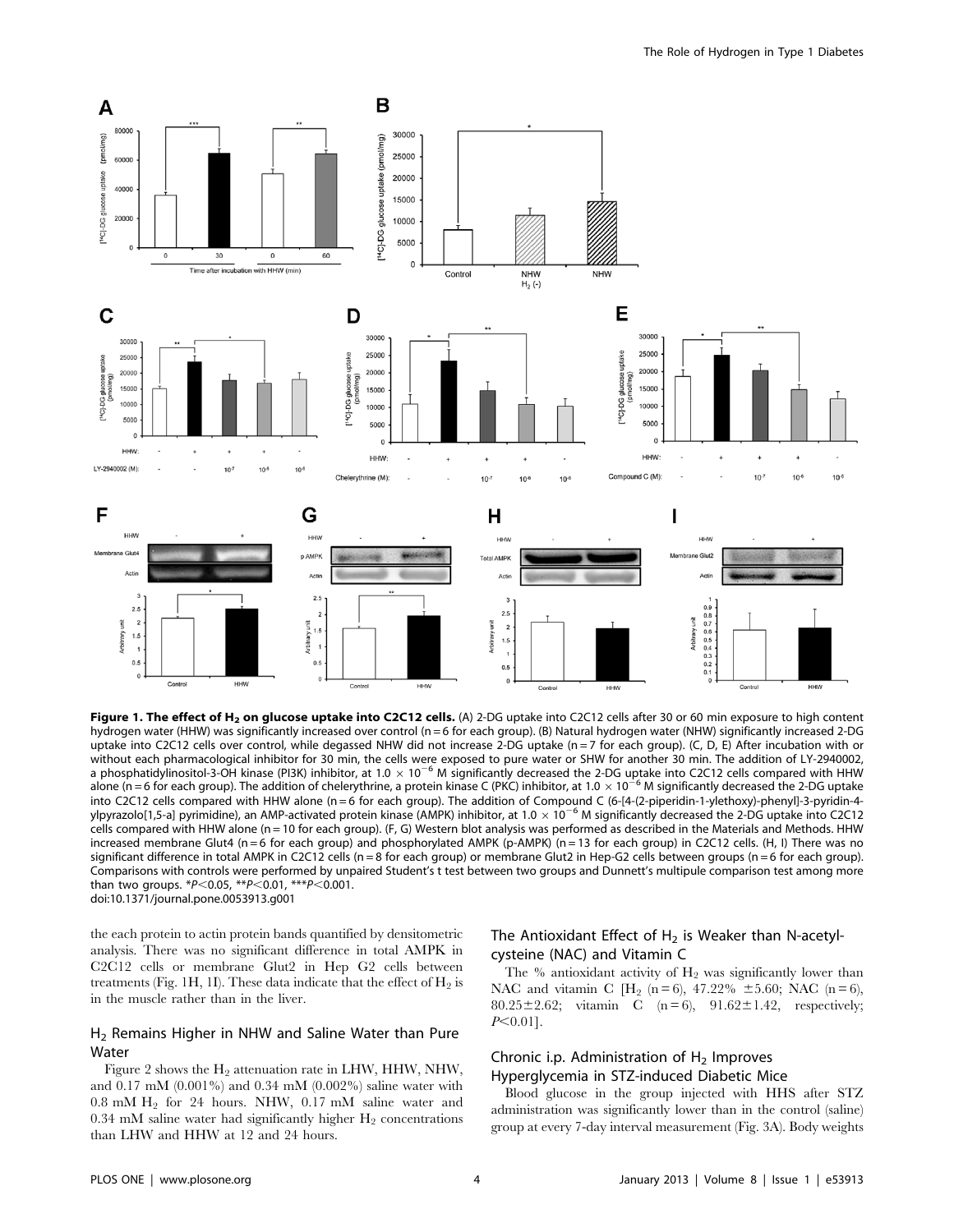

Figure 2. The H<sub>2</sub> attenuation rate in pure water and several solutions. Natural hydrogen water (NHW) and 0.17 mM (0.001%) and 0.34 mM (0.002%) saline water with 0.8 mM H<sub>2</sub> retained a higher hydrogen concentration than low-content (LHW) and high-content hydrogen water (HHW) at 12 and 24 hours (n = 7 for each group). Multiple comparisons were performed by Dunnett's multipule comparison test. \*\* $P$ <0.01 vs LHW,  $\#P$  <0.01 vs HHW.

doi:10.1371/journal.pone.0053913.g002

and food intake were monitored throughout the experimental period. There was no significant difference in body weight or food intake between the HHS and control groups (Fig. 3B, 3C). Blood glucose in the day-30 IPGTT was significantly lower in the HHS group than the control group at 5, 30, 60 and 120 min (Fig. 3D). In addition, the area under the curve (AUC) of the HHS group was significantly lower than the control group (Fig. 3E). In the western blot analysis of soleus muscle, membrane Glut4 was significantly upregulated in the HHS group compared to the control group (Fig. 3F), whereas cytosolic Glut4 showed a tendency to decrease in the HHS group, although this difference was not significant (Fig. 3G). Fasting plasma glucose, glycated albumin and triglyceride obtained on day 32 were significantly lower than the control group (Table 1). There was no significant difference in other parameters, including insulin and liver and kidney function tests.

# Chronic p.o. Administration of  $H_2$  Improves Diabetes in STZ-induced T1DM Mice

Blood glucose in the HHW and NHW groups showed a tendency to decrease, but these decreases were not statistically significant (Fig. 4A). The AUC values of the NHW group in the day-90 and day-120 IPGTTs were significantly decreased, although the decrease in the AUC values of the LHW and HHW groups did not reach statistical significance (Fig. 4B, C). On day 121, some mice in another animal room of our laboratory were found to be infected with mouse hepatitis virus (MHV). Although no mouse was infected with MHV in our animal room, we were unfortunately forbidden to change rooms and could not supply our mice with hydrogen water. Several mice were lost due to dehydration, and we therefore sacrificed all of the mice in this experiment at that time. We combined the data of two groups [LHW  $(n = 2)$  and HHW  $(n = 2)$ ] together. The combined LHW

Table 1. Laboratory investigations in the chronic i.p. administration of  $H_2$  experiment with STZ-induced T1DM mice.

|                           | <b>Saline</b>     | HHS                |  |
|---------------------------|-------------------|--------------------|--|
|                           | $n = 16$          | $n = 16$           |  |
| Glucose (mg/dl)           | $316 + 19$        | $255 + 19*$        |  |
| Glycated albumin (%)      | $8.13 \pm 0.45$   | $5.80 \pm 0.66$ ** |  |
| Insulin (ng/dL)           | $0.28 \pm 0.03$   | $0.31 \pm 0.03$    |  |
| Total cholesterol (mg/dl) | $93 + 3.0$        | $92 + 2.2$         |  |
| HDL cholesterol (mg/dl)   | $46 + 1.6$        | $48 + 1.0$         |  |
| Triglyceride (mg/dl)      | $32 + 3.7$        | $23 \pm 1.7*$      |  |
| BUN (mg/dL)               | $21.53 \pm 2.46$  | $17.56 \pm 0.52$   |  |
| Creatinin (mg/dL)         | $0.08 \pm 0.01$   | $0.08 \pm 0.01$    |  |
| Total protain (g/dl)      | $4.67 \pm 0.06$   | $4.81 \pm 0.06$    |  |
| Albumin (g/dl)            | $3.00 \pm 0.06$   | $3.16 \pm 0.11$    |  |
| AST (IU/L)                | $119.13 \pm 8.30$ | $137.19 \pm 14.6$  |  |
| ALT (IU/L)                | $28.13 \pm 1.58$  | $25.31 \pm 1.48$   |  |
| $\gamma$ -GTP (IU/L)      | $4.13 \pm 0.61$   | $6.00 \pm 0.95$    |  |

Data are expressed as mean  $\pm$  standard error (SE). Statistical differences between groups were analyzed by Student's t-test. STZ = streptozotocin; HHS = high content hydrogen saline; HDL = high-density lipoprotein; BUN = blood urea nitrogen; AST = aspartate aminotransferase; ALT = alanine aminotransferase;  $\gamma$ -GTP =  $\gamma$ -glutamyl transpeptidase.  $*P<0.05$ ,

 $*$  $P< 0.01$ 

doi:10.1371/journal.pone.0053913.t001

and HHW group, as well as NHW group  $(n = 6)$ , demonstrated markedly lowered glycated albumin levels compared with the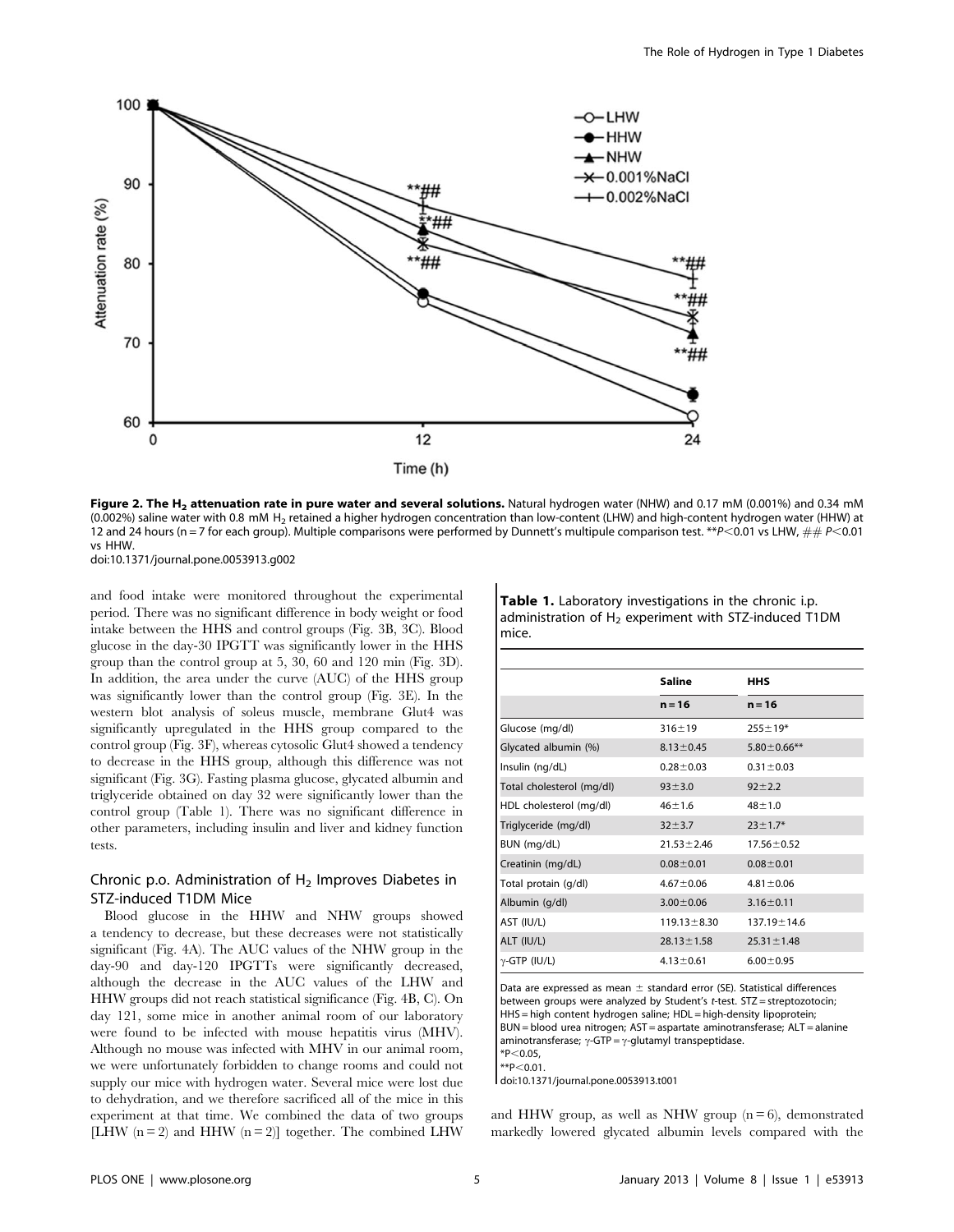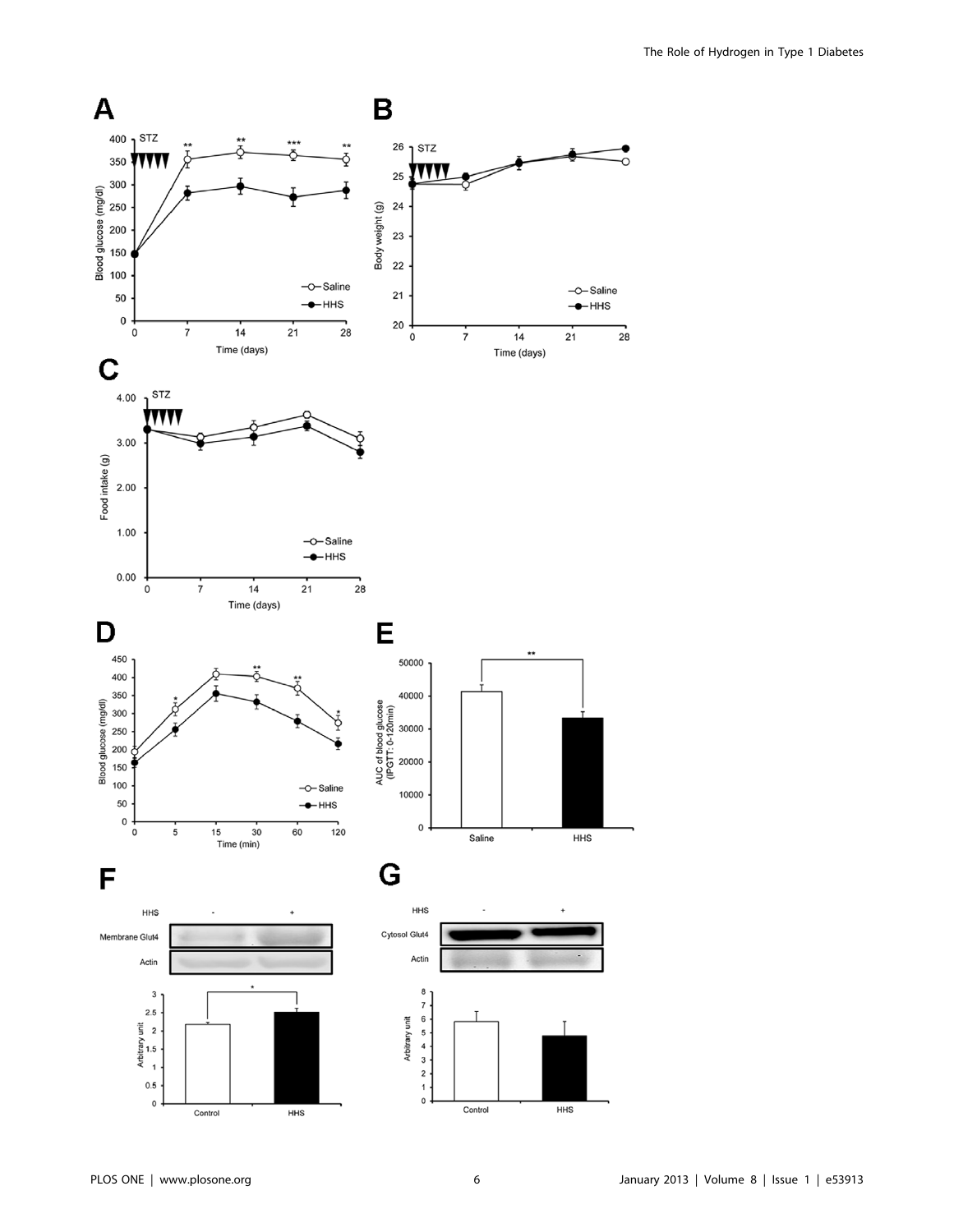Figure 3. The effect of i.p. administration of H<sub>2</sub> on hyperglycemia in STZ-treated mice. (A) Blood glucose in the group injected with highcontent hydrogen saline (HHS) after STZ administration was significantly lower than the control group at every 7-days-interval measurement (n = 16 for each group). (B, C) Body weight and food intake every 7 day are shown. Although there was no significant difference in body weights or food intake between the control and HHS groups (n = 16 for each group), the food intake in the HHS group showed a tendency to decrease. (D, E) Blood glucose in the HHS group in the day-30 IPGTT was significantly lower than the control group at 5, 30, 60 and 120 min, and the area under the curve (AUC) of the HHS group was significantly lower than control (n = 16 for each group). (F) Membrane Glut4 in the HHS group was significantly increased compared to the control group, as determined by western blot analysis (n = 6 for each group). (G) Although there was no significant difference in cytosolic Glut4 between groups, the cytosolic Glut4 in the HHS group showed a tendency to decrease ( $n=4$  for each group). The bar graph shows the ratio of each protein to actin protein bands quantified by densitometric analysis. Comparisons with controls were performed by unpaired Student's t test between two groups. \* $P$ <0.05, \*\* $P$ <0.01, \*\*\* $P$ <0.001. doi:10.1371/journal.pone.0053913.g003

control group (Fig. 4D). The triglyceride level in the combined LHW and HHW group and NHW group, as well as the nonesterified free fatty acid (NEFA) level in the NHW group significantly decreased compared with the control group (Table 2). There was no significant difference in any other parameter, such as insulin and liver and kidney function tests.

The food intake and body weight in the LHW, HHW and NHW groups showed a tendency to decrease in the course of the experiment (Fig. 5A, 5B). HHW and NHW significantly decreased body weight gain at 25, 26, 27, and 28 weeks of age (Fig. 5C). HHW significantly decreased food intake gain at 27 weeks of age and NHW significantly decreased food intake gain at 26, 27, and 28 weeks of age (Fig. 5D). Therefore, we examined the potential changes of the expression of the hypothalamic feeding-regulatory peptides. Orexigenic MCH and orexin mRNA and anorexigenic

Table 2. Laboratory investigations in the chronic p.o. administration of  $H<sub>2</sub>$  experiment with STZ-induced T1DM mice.

|                           | Control          | LHW+HHW           | <b>NHW</b>         |  |
|---------------------------|------------------|-------------------|--------------------|--|
|                           | $n = 6$          | $n = 4$           | $n = 6$            |  |
| Glucose (mg/dl)           | $423 + 32$       | $260 + 8$         | $308 + 58$         |  |
| Glycated albumin (%)      | $11.10 \pm 1.83$ | $4.98 \pm 0.88^*$ | $4.88 \pm 1.15***$ |  |
| Insulin (ng/dL)           | $0.24 \pm 0.05$  | $0.43 \pm 0.07$   | $0.42 \pm 0.11$    |  |
| Total cholesterol (mg/dl) | $106 + 9.9$      | $123 \pm 10.2$    | $118 + 16.4$       |  |
| HDL cholesterol (mg/dl)   | $47 + 4.7$       | $57 + 9.9$        | $52 + 7.4$         |  |
| LDL cholesterol (mg/dl)   | $12 + 1.9$       | $14 \pm 1.6$      | $12 + 1.7$         |  |
| Triglyceride (mg/dl)      | $27 + 3.5$       | $12 \pm 1.2***$   | $16 + 2.0**$       |  |
| NEFA (µEq/L)              | $343 + 30$       | $245 + 62$        | $167 \pm 20***$    |  |
| BUN (mg/dL)               | $29.14 \pm 2.93$ | $23.4 \pm 2.96$   | $33.78 \pm 5.54$   |  |
| Creatinin (mg/dL)         | $0.12 \pm 0.01$  | $0.12 \pm 0.01$   | $0.12 \pm 0.02$    |  |
| Total protain (g/dl)      | $5.06 \pm 0.19$  | $5.28 \pm 0.11$   | $4.75 \pm 0.34$    |  |
| Albumin (g/dl)            | $2.94 \pm 0.19$  | $3.28 \pm 0.75$   | $2.95 \pm 0.35$    |  |
| AST (IU/L)                | $139 + 2.96$     | $161 \pm 3.50$    | $103 \pm 8.33$     |  |
| ALT (IU/L)                | $63 \pm 15.20$   | $89 + 13.10$      | $80 \pm 11.58$     |  |
| $\gamma$ -GTP (IU/L)      | $4.20 \pm 0.74$  | $4.50 \pm 0.89$   | $5.00 \pm 1.23$    |  |

Data are expressed as mean  $\pm$  standard error (SE). Comparisons with control group were performed by Dunnett's multiple comparison test. As described in Materials and Methods, we lost several mice accidentally and therefore combined two groups [LHW group  $(n = 2)$  and HHW group  $(n = 2)$ ] data together. STZ = streptozotocin; T1DM = type 1 diabetes mellitus; LHW = low content hydrogen water; HHW = high content hydrogen water; NHW = natural hydrogen water; HDL = high-density lipoprotein; LDL = low-density lipoprotein; NEFA = free fatty acids; BUN = blood urea nitrogen; AST = aspartate aminotransferase; ALT = alanine aminotransferase;  $\gamma$ -GTP =  $\gamma$ -glutamyl transpeptidase.  $*P<0.05$ ,

 $*P<0.01$ .

doi:10.1371/journal.pone.0053913.t002

POMC mRNA expressions in the hypothalamus during fasting were significantly increased in the combined LHW, HHW, and NHW group compared with the control group. (Fig. 5E). There was no significant difference in other hypothalamic peptide as well as gastric ghrelin mRNA expression (Fig. 5F).

# Chronic p.o. Administration of  $H_2$  has no Effect on Diabetes in High-fat Diet-induced T2DM Mice

The HHW group had a significantly decreased AUC in the day-90 IPGTT. However, there were no significant differences in blood glucose in the weekly measurements, in the AUC values of the day-30, -60, -120, -150, or -180 IPGTT, or in glycated albumin levels between the control and HHW groups (Table 3). Each group showed similar hyperinsulinemia.

# Chronic p.o. Administration of  $H_2$  has no Effect on Diabetes in Type 2 Diabetic db/db Mice

There were no significant differences in blood glucose at the weekly measurements, in the AUC values of the day-30, -60, -90, or -120 IPGTT, or in glycated albumin levels between the control and HHW groups (Table 4). Several mice were lost by natural death from unknown causes after 120 days, so we sacrificed all of the mice in this experiment at that time. Each group showed similar hyperinsulinemia.

# STZ-induced T1DM Mice Show the Highest Water Intake

The control water intake of STZ-induced T1DM mice and high-fat diet-induced T2DM and  $db/db$  mice were  $19.94\pm0.75$  $(n = 6)$ , 4.24 $\pm$ 0.20 (n = 7), 15.01 $\pm$ 0.67 (n = 7) ml/day, respectively. The NHW group showed no difference to the controls:  $19.21 \pm 1.82$  (n = 6, STZ),  $3.92 \pm 0.18$  (n = 7, high-fat), and  $15.42\pm0.74$  (n = 7, *db/db*) ml/day of water intake. The high-fat diet-induced T2DM mice did not differ significantly compared to normal mice in water intake (data not shown). Although the HHW group appeared not to be different from the NHW, the existence of dropped water due to the  $H_2$  bubbles made it difficult to measure correctly the water intake of this animal group.

## **Discussion**

The gold-standard treatment for patients with T1DM remains intensive insulin therapy that should be provided in multiple daily injections or by continuous subcutaneous insulin infusion, complemented with frequent blood glucose monitoring. Advances in the understanding of the insulin molecule as well as the development of new devices for insulin administration have allowed treatment regimens to more closely mimic the physiologic insulin response of healthy individuals. However, various shortcomings of insulin therapies, such as the injectable nature of insulin, the development of insulin resistance, and the inability to reach excellent glycemic control due to hyperglycemia and hypoglycemia, have motivated researchers to develop noninsulin pharmacological therapies to manage T1DM. These include, but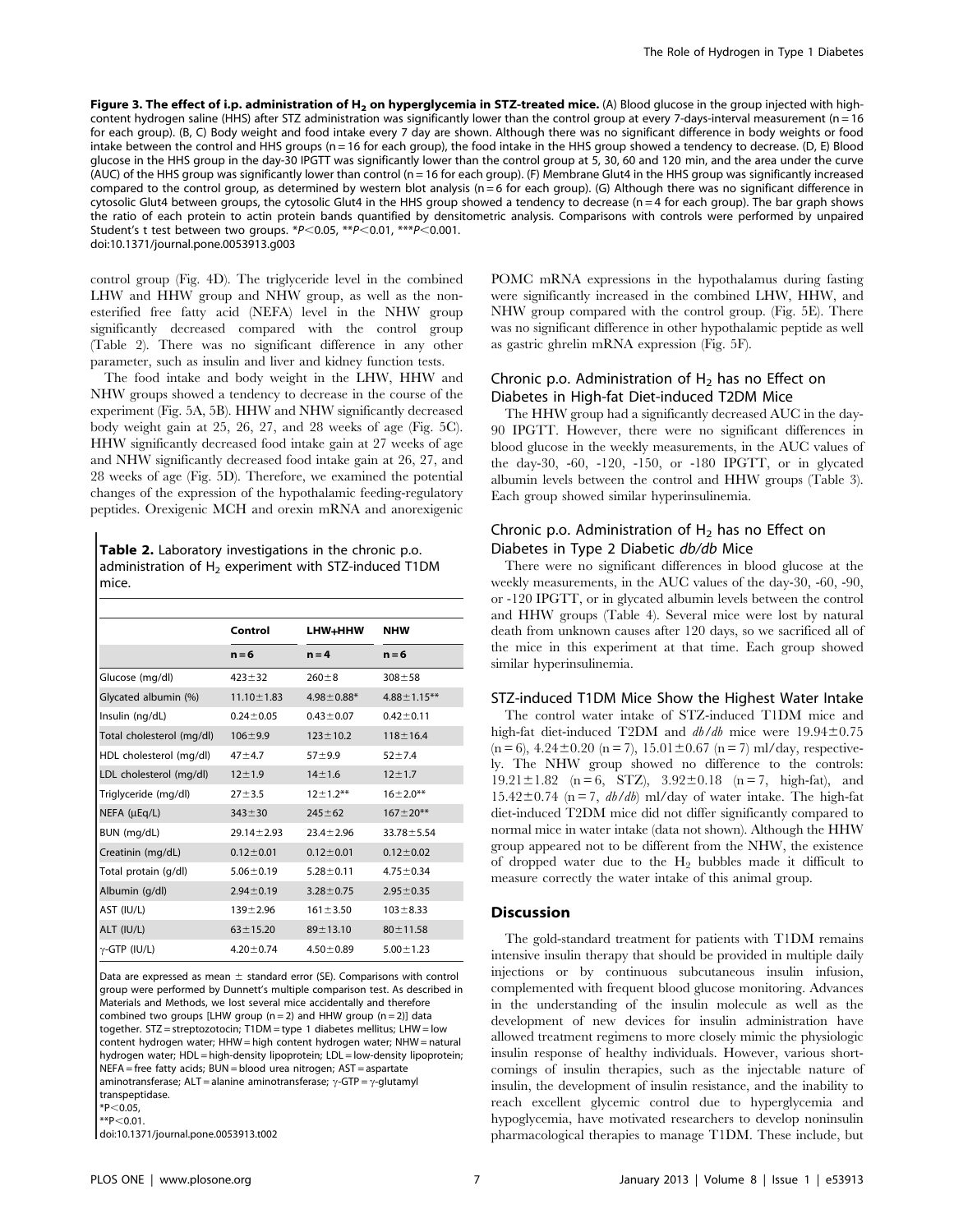









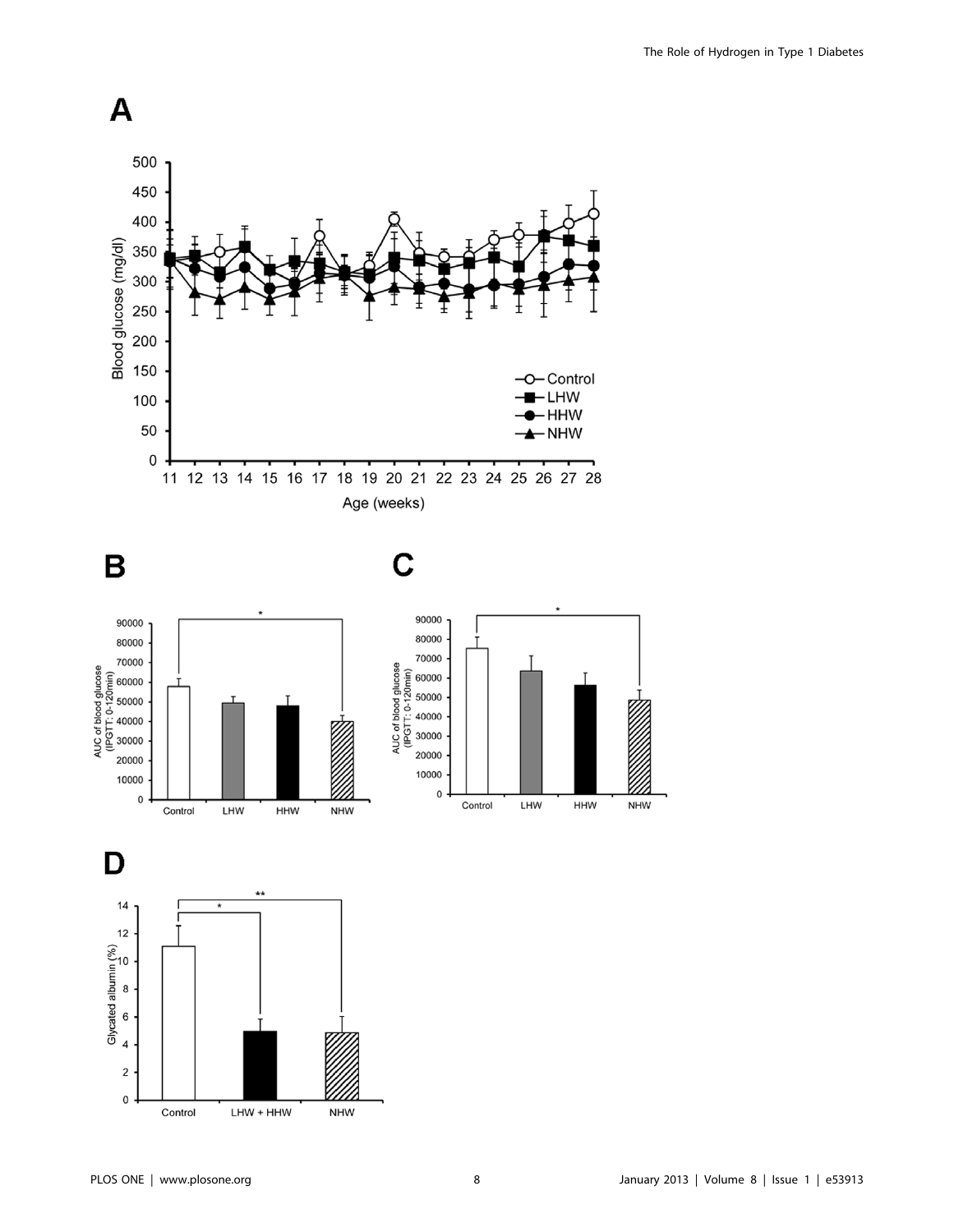Figure 4. The effect of p.o. administration of  $H_2$  on diabetes in STZ-induced type 1 diabetic mice. (A) Blood glucose in the high content hydrogen water (HHW) and natural hydrogen water (NHW) groups at every weekly measurement showed a tendency to decrease compared to control, but, these decreases were not statistically significant (n = 6 for each group). (B, C) The AUC values of NHW group in the day-90 and day-120 IPGTTs were significantly decreased. Although the AUC values of the LHW, HHW groups in the day-90 and day-120 IPGTTs showed a tendency to decrease, these decrease were not statistically significant (n = 6 for each group). (D) As described in the Results, several mice were lost due to dehydration, so we combined the data of two groups [HHW (n = 2) and LHW (n = 2)] together. Glycated albumin in the combined LHW and HHW group ( $n = 4$ ) and NHW group ( $n = 6$ ) was significantly lower than the control group ( $n = 6$ ). Comparisons with controls were performed by Dunnett's multipule comparison test. \* $P$ <0.05, \*\* $P$ <0.01.

doi:10.1371/journal.pone.0053913.g004

not are limited to, immunotherapeutic agents, incretin-based therapies, recombinant human insulin-like growth factors, stem cells, and the transplantation of pancreatic islets. Although some therapies, either independently or as adjuvant to insulin, are currently used to manage T1DM, most therapies are in developmental stages and/or are limited to use. Therefore, therapeutic alternatives to insulin that are freely available are needed [23,24].

Our study demonstrates for the first time that  $H_2$  was effective in improving glycemic control in a STZ-induced type 1 diabetic animal model without producing hypoglycemia. This was achieved not only by intra-peritoneal administration of  $H_2$  but

## Table 3. Laboratory investigations in the chronic p.o. administration of  $H_2$  experiment with high-fat diet-induced T2DM mice.

|                           |                           | Control          | <b>HHW</b>       | <b>NHW</b>       |
|---------------------------|---------------------------|------------------|------------------|------------------|
|                           |                           | $n = 7$          | $n = 7$          | $n = 7$          |
| Blood glucose (mg/dl)     |                           |                  |                  |                  |
|                           | Age (weeks)               |                  |                  |                  |
|                           | 9                         | $167 + 7$        | $173 + 10$       | $174 + 8$        |
|                           | 11                        | $185 + 5$        | $207 + 9$        | $181 \pm 8$      |
|                           | 13                        | $165 + 8$        | $154 + 5$        | $153 + 8$        |
|                           | 15                        | $181 + 9$        | $179 + 8$        | $165 + 7$        |
|                           | 17                        | $180 + 8$        | $177 + 5$        | $170 + 7$        |
|                           | 19                        | $176 + 6$        | $167 + 7$        | $173 + 7$        |
|                           | 21                        | $198 + 11$       | $174 + 6$        | $193 + 9$        |
|                           | 23                        | $217 + 4$        | $215 + 8$        | $215 + 8$        |
|                           | 25                        | $213 + 7$        | $219 + 6$        | $203 + 8$        |
|                           | 27                        | $204 + 9$        | $199 + 2$        | $207 + 6$        |
|                           | 29                        | $224 \pm 10$     | $229 + 5$        | $231 \pm 8$      |
|                           | 31                        | $220 + 9$        | $229 + 7$        | $231 \pm 7$      |
| AUC (IPGTT)               |                           |                  |                  |                  |
|                           | Time (days)               |                  |                  |                  |
|                           | 30                        | $30599 \pm 1266$ | $30659 \pm 1173$ | $29823 \pm 1318$ |
|                           | 60                        | 33436±1423       | $32931 \pm 1429$ | 30519 ± 1299     |
|                           | 90                        | 35506±2370       | 26080±1984**     | $32481 \pm 2830$ |
|                           | 120                       | 36876±3910       | 35468±2749       | $36813 \pm 2459$ |
|                           | 150                       | $37112 \pm 3308$ | $36244 \pm 1918$ | $34441 \pm 1526$ |
|                           | 180                       | 35769 ± 2773     | $35258 \pm 1398$ | $34223 \pm 1134$ |
| Laboratory investigations |                           |                  |                  |                  |
|                           | Blood glucose (mg/dl)     | $233 + 10$       | $247 + 10$       | $244 + 6$        |
|                           | Glycated albumin (%)      | $2.84 \pm 0.15$  | $2.70 \pm 0.30$  | $2.70 \pm 0.35$  |
|                           | Insulin (ng/ml)           | $4.09 \pm 0.52$  | $5.46 \pm 0.78$  | $5.19 \pm 0.72$  |
|                           | Total cholesterol (mg/dl) | $185 + 11.7$     | $197 + 8.0$      | $175 \pm 11.7$   |
|                           | HDL cholesterol (mg/dl)   | $75 + 2.9$       | $83 + 2.7$       | $74 + 2.8$       |
|                           | LDL cholesterol (mg/dl)   | $11 \pm 1.4$     | $11 \pm 1.1$     | $10 + 2.3$       |
|                           | Triglyceride (mg/dl)      | $25 + 2.6$       | $20 + 1.9$       | $30 + 5.0$       |
|                           | NEFA (µEq/L)              | $343 \pm 14$     | $346 + 25$       | $357 + 23$       |

Data are expressed as mean  $\pm$  standard error (SE). Comparisons with control group were performed by Dunnett's multipule comparison test. T2DM = type 2 diabetes mellitus; HHW = high content hydrogen water; NHW = natural hydrogen water; AUC = area under the curve; IPGTT = intraperitoneal glucose tolerance test; HDL = highdensity lipoprotein; LDL = low-density lipoprotein; NEFA = free fatty acids.

 $*P<0.01$ .

doi:10.1371/journal.pone.0053913.t003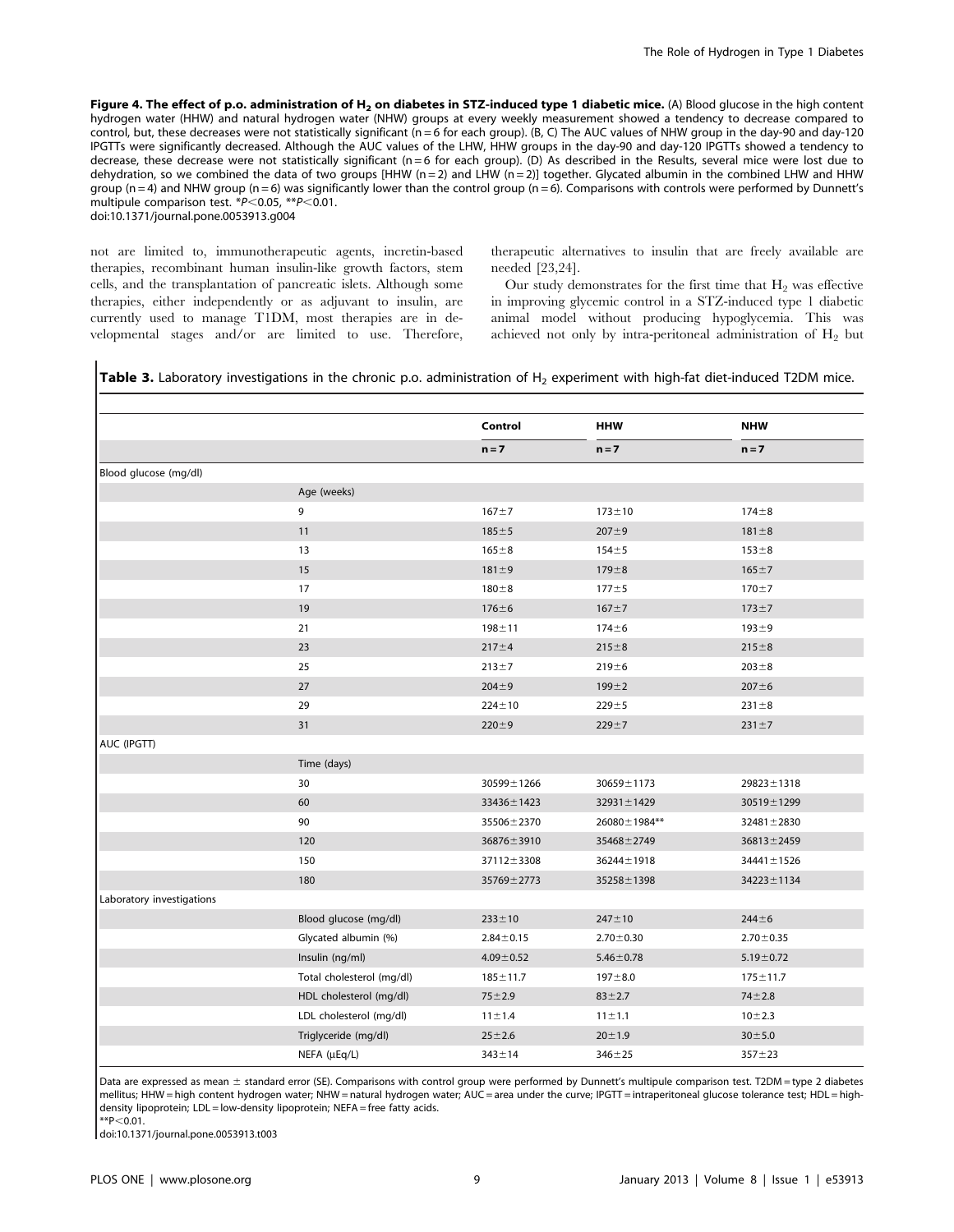Table 4. Laboratory investigations in the chronic p.o. administration of  $H_2$  experiment with type 2 diabetic db/db mice.

|                           |                           | Control          | <b>HHW</b>       | <b>NHW</b>       |
|---------------------------|---------------------------|------------------|------------------|------------------|
|                           |                           | $n = 7$          | $n = 7$          | $n = 7$          |
| Blood glucose (mg/dl)     |                           |                  |                  |                  |
|                           | Age (weeks)               |                  |                  |                  |
|                           | 9                         | $293 \pm 12$     | $298 + 23$       | $296 + 14$       |
|                           | 11                        | $340 \pm 10$     | $314 \pm 14$     | $328 + 10$       |
|                           | 13                        | $347 + 9$        | $324 \pm 12$     | $359 + 17$       |
|                           | 15                        | $359 + 17$       | $333 \pm 33$     | $363 \pm 10$     |
|                           | 17                        | $353 \pm 18$     | $319 + 16$       | $353 \pm 11$     |
|                           | 19                        | $313 \pm 26$     | $376 \pm 13$     | $414 \pm 19$     |
|                           | 21                        | $398 + 17$       | $348 \pm 16$     | $403 \pm 32$     |
|                           | 23                        | $404 + 31$       | $357 + 37$       | $409 + 26$       |
|                           | 25                        | $371 \pm 14$     | $349 + 22$       | $403 \pm 18$     |
| AUC (IPGTT)               |                           |                  |                  |                  |
|                           | Time (days)               |                  |                  |                  |
|                           | 30                        | 60718±3687       | $60420 \pm 2202$ | $56646 \pm 2795$ |
|                           | 60                        | $60503 \pm 2019$ | 63120±3343       | $61514 \pm 1535$ |
|                           | 90                        | 64998±2338       | $59567 \pm 2842$ | $62208 \pm 2082$ |
|                           | 120                       | $62841 \pm 2173$ | $59295 \pm 2052$ | $67816 \pm 3753$ |
| Laboratory investigations |                           |                  |                  |                  |
|                           | Blood glucose (mg/dl)     | $439 + 17$       | $400 + 65$       | $479 + 11$       |
|                           | Glycated albumin (%)      | $6.38 \pm 0.64$  | $5.40 \pm 1.00$  | $6.95 \pm 0.49$  |
|                           | Insulin (ng/ml)           | $3.49 \pm 0.69$  | $3.61 \pm 0.49$  | $2.89 \pm 0.25$  |
|                           | Total cholesterol (mg/dl) | $91 \pm 15.0$    | $100 \pm 6.2$    | $106 + 6.2$      |
|                           | HDL cholesterol (mg/dl)   | $58 + 8.8$       | $62 + 2.8$       | $64 + 4.5$       |
|                           | LDL cholesterol (mg/dl)   | $5 + 0.7$        | 6±1.6            | $8 + 1.7$        |
|                           | Triglyceride (mg/dl)      | $24 + 2.3$       | $29 + 8.8$       | $34 + 3.5$       |
|                           | NEFA (µEq/L)              | $1096 \pm 56$    | $1121 \pm 137$   | $1331 \pm 123$   |

Data are expressed as mean ± standard error (SE). Comparisons with control group were performed by Dunnett's multiple comparison test. As described in Materials and Methods, we lost several mice by natural death after 120 days in each group and thus the number of mice for laboratory investigations are 6 (control), 4 (HHW) and 6 (NHW). HHW = high content hydrogen water; NHW = natural hydrogen water; AUC = area under the curve; IPGTT = intraperitoneal glucose tolerance test; HDL = highdensity lipoprotein; LDL = low-density lipoprotein; NEFA = free fatty acids. doi:10.1371/journal.pone.0053913.t004

also by oral administration, despite the unstable nature of  $H_2$  in the water. Addition of salts such as sodium chloride could help maintain  $H_2$  concentrations in the water, as in NHW. Neither gross behavioral abnormalities nor apparent biochemical changes such as liver and kidney functions were observed during the 1–4 month experimental period. These results indicate that  $H_2$  therapy could overcome several drawbacks associated with insulin therapy.

 $H_2$  is a potent scavenger of reactive oxygen species (ROS). Both increased generation of ROS and impaired antioxidant defenses cause oxidative stress which is the process of cellular injury. The mitochondrial electron transport chain is the main source of ROS in most cells [25]. Donating one electron to molecular oxygen results in the formation of superoxide  $(O_2$ <sup>-</sup>) [26]. In physiological homeostasis,  $O_2$ <sup>-</sup> is converted to hydrogen peroxide  $(H_2O_2)$  by the enzyme superoxide dismutase (SOD) and  $H_2O_2$  is converted into water by the enzymes catalase or glutathione peroxidase [27]. In the presence of reduced transition metals (e.g., ferrous or cuprous ions),  $H_2O_2$  can be converted into the most highly reactive hydroxyl radical  $(°OH)$  [28].

Not only  $H_2$ , but also N-acetyl-cysteine (NAC) and vitamin C are well known as potent scavengers. As mentioned above,  $H_2$  selectively reduces the highly toxic  $\cdot$ OH in vitro [10]. The selective deoxidization of  $H_2$  is due to its mild reducing power [10]. We verified that  $H_2$  is a weak scavenger more than NAC and vitamin C in this study. Recently, several studies suggest that  $H_2$ increases the amount of SOD, catalase and heme oxygenase-1 [17,29,30]. NAC directly scavenges  $H_2O_2$  and  $\cdot$ OH in vitro [31]. NAC also decreases free radical levels by increasing the glutathione synthesis [32,33]. NAC has historically been used as a mucolytic agent in a variety of respiratory illnesses. NAC also have beneficial effects in conditions characterized by decreased glutathione or oxidative stress, such as HIV infection, cancer, heart disease, and cigarette smoking [34]. However, there are references in the literature implicating NAC in the oxidative damage of biological systems both in vitro [35–37] and in vivo [38,39], depending on the experimental conditions, such as the presence or absence of transition metal ions. Vitamin C directly scavenges  $O_2$ <sup>-</sup>,  $H_2O_2$  and  $\cdot$ OH in vitro [10]. Although vitamin  $C$ has been credited with benefits in many human diseases such as atherosclerosis and cancer [40,41], vitamin C may act as a prooxidant due to the high reactivity of vitamin C with transition metals, including iron [42,43]. In addition, a human study suggests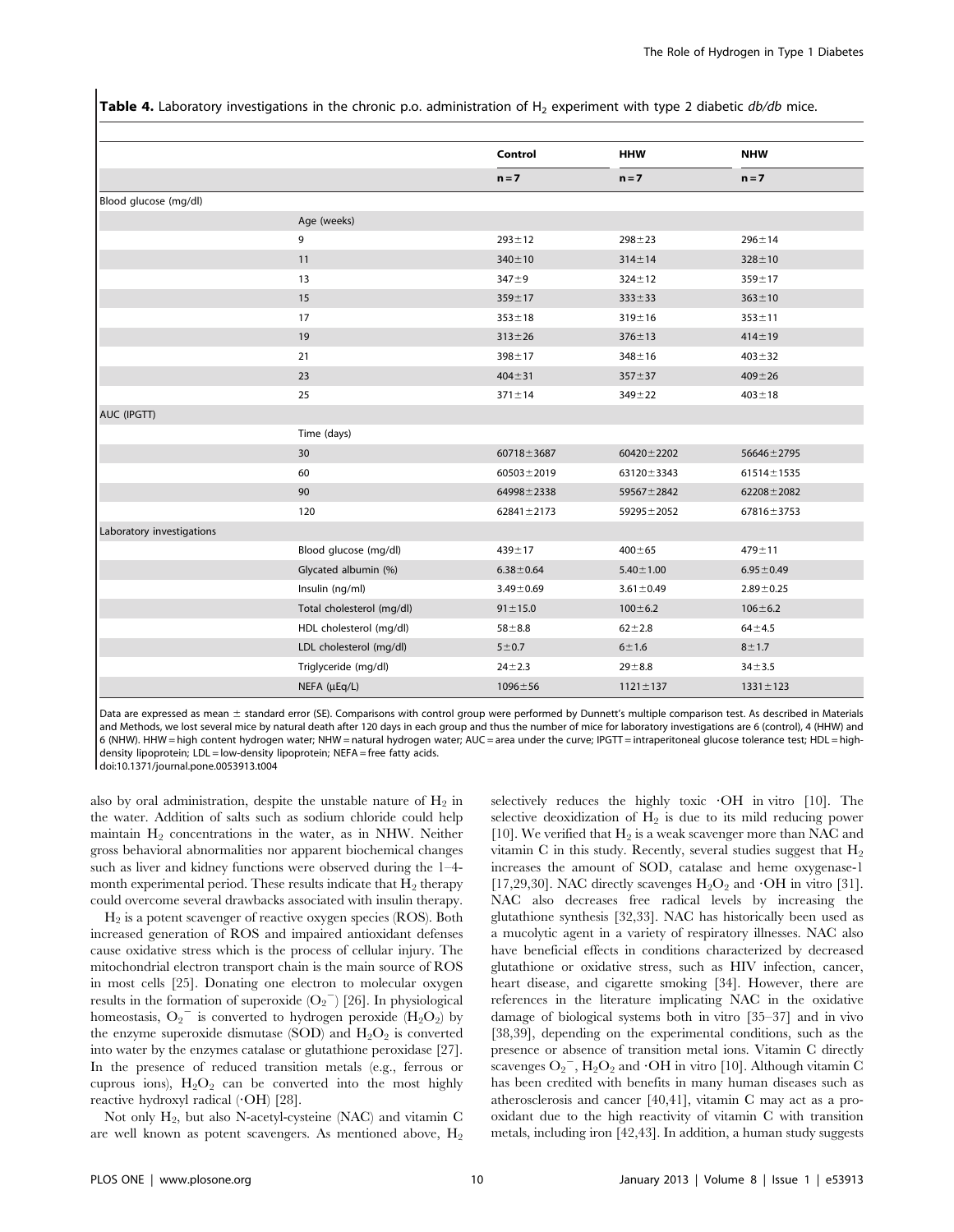that supplementation with both NAC and vitamin C increases oxidative stress and tissue damage [39]. Few reports have described unwanted side effects of H2. The reason may be due to its mild antioxidant effect and  $H_2$  appears not to disturb physiological metabolic oxidation-reduction reactions or disrupt ROS involved in cell signaling [10].

SOD has a pivotal role in the detoxification of ROS [44]. In C2C12 cells, it has been documented that the exposure to 2 mM of  $H_2O_2$  did not reduce SOD activation [45]. On the other hand, the exposure to 1 mM of  $H_2O_2$  diminished SOD activation by almost 50% in HepG2 cells [46]. These reports indicate that the antioxidant capacity of SOD in C2C12 cells is larger than HepG2 cells. Thus, REDOX state in cell seems lower in liver than that in muscle. Our results in C2C12 cells and HepG2 cells experiments indicate that the effect of  $H_2$  in Glut4 translocation may be independent of the antioxidant effect.

Up to 75% of insulin-dependent glucose disposal occurs in skeletal muscle [47]. Insulin stimulates glucose uptake in skeletal muscle by promoting translocation of Glut4 from intracellular sites to the plasma membrane. Mouse C2C12 cells, derived from the mouse skeletal muscle C2 cell line, possess morphological, biochemical and metabolic properties similar to isolated skeletal muscle [48]. In this study,  $H_2$  promoted 2-DG uptake into C2C12 cells by stimulating Glut4 translocation. This in vitro experiment also indicated that the Glut4 translocation was stimulated by at least PI3K, PKC, and AMPK signaling. PKC is classified into three groups according to activation node: conventional isoforms  $(\alpha, \beta1, \beta2, \text{ and } \gamma)$ , novel isoforms  $(\delta, \varepsilon, \theta, \text{ and } \eta)$ , and atypical isoforms  $(\zeta, \lambda/\tau)$ . Unlike conventional or novel PKCs, atypical PKC isoforms (aPKCs) have been suggested to act as downstream mediators of PI3K and play roles in insulin-stimulated glucose uptake and Glut4 translocation in adipocytes and skeletal muscle [49]. Therefore, the increased expression of PKC isoforms in this study might have been aPKCs, although we did not directly measure aPKCs.

AMPK plays critical roles in regulating growth and reprogramming metabolism and has recently been implicated in autophagy and cell polarity [50]. An important physiological process that AMPK promotes in skeletal muscle is glucose transport. This glucose transport occurs in the absence of insulin and also under the regulation of the insulin-responsive Glut4 [51]. In muscle preparations of rodents and cultured L6 myotubes, two substances that activate AMPK, 5-aminoimidazole-4-carboxamide-1-β-Driboside (AICAR) (which enters the cell and mimics  $5'$ -AMP) and dinitrophenol (DNP) (which uncouples mitochondrial oxidative phosphorylation, thereby increasing 5'-AMP levels), also activate aPKCs. aPKCs are required for increases in Glut4 translocation to the plasma membrane and glucose transport during AICAR and DNP stimulation in L6 myotubes [52]. This activation of aPKCs by AMPK occurs in the absence of PI3K signaling. Therefore,  $H_2$  may stimulate Glut4 translocation via the activation of aPKC, either by stimulating PI3K, activating signaling upstream of PI3K or activating AMPK signaling (Fig. 6). The signaling events may occur in a linear or parallel fashion with the latter converging upon Glut4 translocation.

STZ is synthesized by Streptomyces achromogenes and is widely used to induce experimental diabetes in animals. STZ is taken up by pancreatic  $\beta$ -cells via Glut2. Although STZ is a nitric oxide (NO) donor and NO contributes to DNA damage in  $\beta$ -cells [53,54], recent reports have shown that the main reason STZ induces bcell death is alkylation of DNA [55,56]. NO possesses comparatively weak reactivity among ROS. Therefore, H<sub>2</sub>, which selectively reduces the strongest ROS, is unlikely to prevent the STZ-induced β-cell death as a therapeutic antioxidant. Indeed, the fasting plasma insulin levels in this chronic i.p. experiment with STZ-induced diabetic mice showed no significant difference between the control and HHS groups. Specifically, the results in the chronic i.p. and p.o. administration of  $H_2$  experiments in STZ mice suggest that the improvement of hyperglycemia and is due to the promotion of glucose uptake into skeletal muscle by stimulating Glut4 translocation.

Hyperphagia is a classical manifestation of uncontrolled diabetes, but the pathogenesis remains incompletely understood. Insulin receptor (IR) is expressed in most tissues of the body, including the neuronal tissue of the central nervous system (CNS). In the CNS, the IR displays distinct patterns of expression in the olfactory bulb, the hypothalamus, and the pituitary [57,58]. Insulin dysfunction in CNS could be a candidate for causes of diabetic hyperphagia, because mice in a neuron-specific knockout of the IR show increased food intake and body weight [59]. Uncontrolled insulin-deficient diabetes induced by STZ is an established model of sustained hyperphagia in rodents. In our model of STZ-induced T1DM mice with chronic p.o. H2 administration, the food intake and body weight gain are significantly blunted in the treatment group. Therefore,  $H_2$  may have an inhibitory effect on feeding of T1DM mice as with insulin.

Neuropeptides in the hypothalamus play a pivotal role in physiologic mechanisms regulating food intake and body weight [60–62]. In the arcuate nucleus (ARC) in the hypothalamus, which specially plays a key role in regulating food intake, there are two neuronal populations with opposing effects on food intake: neurons which co-express NPY and AgRP stimulate food intake, whereas POMC neurons suppress feeding. A major mechanism underlying the effects of insulin to reduce food intake involves the regulation of hypothalamic neuropeptide systems [62]. Specifically, insulin inhibits NPY/AgRP neurons and activates POMC neurons [62]. Ghrelin is an important brain–gut peptide, an endogenous ligand of the growth hormone secretagogue (GHS) receptor from the stomach, and the first orexigenic peptide of the periphery [61,63]. Ghrelin increases food intake and body weight by activating hypothalamic NPY/AgRP neurons [64]. A lack of meal-induced ghrelin suppression caused by severe insulin deficiency is considered one of the reasons for hyperphagia in uncontrolled T1DM [65–67]. In our chronic p.o. administration of H2 experiment with STZ-induced T1DM mice, anorexigenic POMC mRNA and orexigenic MCH and orexin mRNA expressions in the hypothalamus were significantly increased in the  $H_2$  treatment group compared with the control group. On the other hand, there was no significant difference in orexigenic ghrelin mRNA expression in the stomach. These results suggest that  $H_2$ -induced anorexigenic effects may be mediated by POMC, and MCH and orexin be involved in other motivational behaviors that need to be clarified. It is to be determined whether or not POMC is involved in improvement on hyperglycemia in our model since POMC regulates glucose homeostasis and insulin sensitivity through distinct CNS populations from those regulating food intake and body weight [68].

In this study, we used two types of obese and T2DM mouse models: high-fat diet-induced diabetic mice and db/db mice. The  $H<sub>2</sub>$  treatment had little effect on these animal models with hyperinsulinemia and insulin resistance: neither fasting glucose nor glycated albumin differed significantly in high-fat diet-induced diabetic or  $db/db$  mice. Although the origin of insulin resistance has been difficult to elucidate in part due to the diverse set of risk factors linked to this condition, the impaired insulin-stimulated glucose transport in muscle and adipose tissue is considered a major contributor to the pathogenesis of insulin-resistant states such as obesity and T2DM [69]. The marked contrast in the effect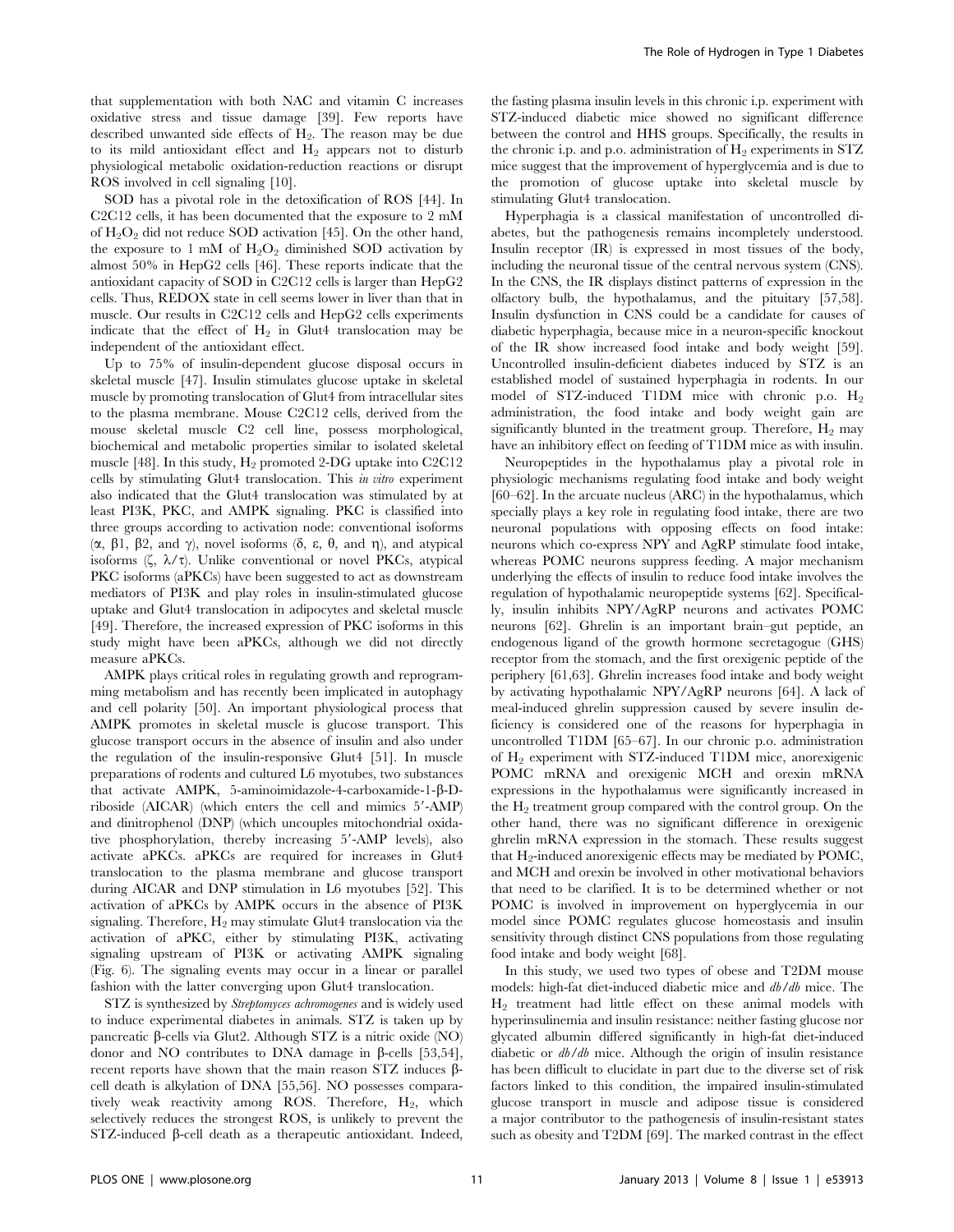

Figure 6. The hypothetical model of H<sub>2</sub> action in glucose excursion. H<sub>2</sub> promotes glucose uptake into skeletal muscle by stimulating Glut4 translocation by activating phosphatidylinositol-3-OH kinase (PI3K), atypical protein kinase C (aPKC), and AMP-activated protein kinase (AMPK) under conditions of severe insulin deficiency. H<sub>2</sub> has little effect on glucose excursion under conditions of hyperinsulinemia and insulin resistance. doi:10.1371/journal.pone.0053913.g006

of  $H_2$  in our T1DM and T2DM animal models suggest that  $H_2$ may converge on the insulin signals in the cells and not improve insulin sensitivity. The hyperglycemia causes a rise in serum osmolarity and thirst with polydipsia. STZ-induced diabetic animal models show very severe hyperglycemia and suffer from chronic polydipsia more than the T2DM mouse models, which may account in part for the difference in the effectiveness of  $H_2$  to reduce hyperglycemia.

In contrast to our data, Kamimura et al reported that 3-months p.o. administration of  $H_2$  water (0.8 mM) to  $db/db$  mice decreased plasma glucose, insulin and triglyceride levels, stimulated energy metabolism, and, as a result, suppressed the gain of fat and body weight [16].  $H_2$  attenuation was considered one of the reasons for these differences. The glass vessel used by Kamimura retained almost 100% of the original  $H_2$  in HHW after 24 hours, whereas our glass vessel retained only 64% of the  $H_2$  in HHW or 71%  $H_2$ in NHW after 24 hours. Kajiyama et al reported that 8 weeks p.o. administration of hydrogen-rich water (0.6 mM) did not improve plasma glucose, insulin,  $HbA_{1c}$  or body weight in patients with T2DM or impaired glucose tolerance [17]. Our data are in line with their clinical data. The difference in  $H_2$  administration methods may also have influenced the results, although our study indicates both i.p. and p.o. administration routes are effective in a T1DM model. Further studies are required to evaluate the molecular mechanisms of  $H_2$  and the effect of  $H_2$  treatment on T1DM and T2DM patients.

Much of the mortality of type 1 and type 2 diabetes results from long-term complications of microvascular (nephropathy, retinopathy, and neuropathy) and macrovascular (ischemic heart disease, peripheral vascular disease, and stroke) events. However, the onset and progression of diabetes complications correlates substantially with glycemic control. Therefore, the present findings of improved glycemic control by oral administration of  $H_2$  strongly suggest that  $H_2$  is a novel therapeutic molecule that could aid in type 1 diabetes management. Because the occurrence and progression of diabetes complications is influenced by the presence and degree of hypertension and dyslipidemia [70], the potential beneficial effects of  $H_2$  treatment on these nonglycemic risk factors [16,17], including the improvement of triglyceride and free fatty acid levels in our study, are important and remain to be clarified in T1DM patients.

Previous study demonstrated that  $H_2$  could be detected in the venous blood of rats at the level of  $5 \mu M$  after  $3 \text{ min}$  of administration of saturated  $(0.8 \text{ mM}) \text{ H}_2$  water into the stomach [71]. The concentration of  $H_2$  used in the study was similar to that in our study.  $H_2$  almost does not exist in artery but exist in vein around the level of  $1 \mu M$  in the physiological condition of rats [10,72]. Even the low concentration (0.04 mM) of  $H_2$  in drinking water was effective in the treatment of mouse model of Parkinson's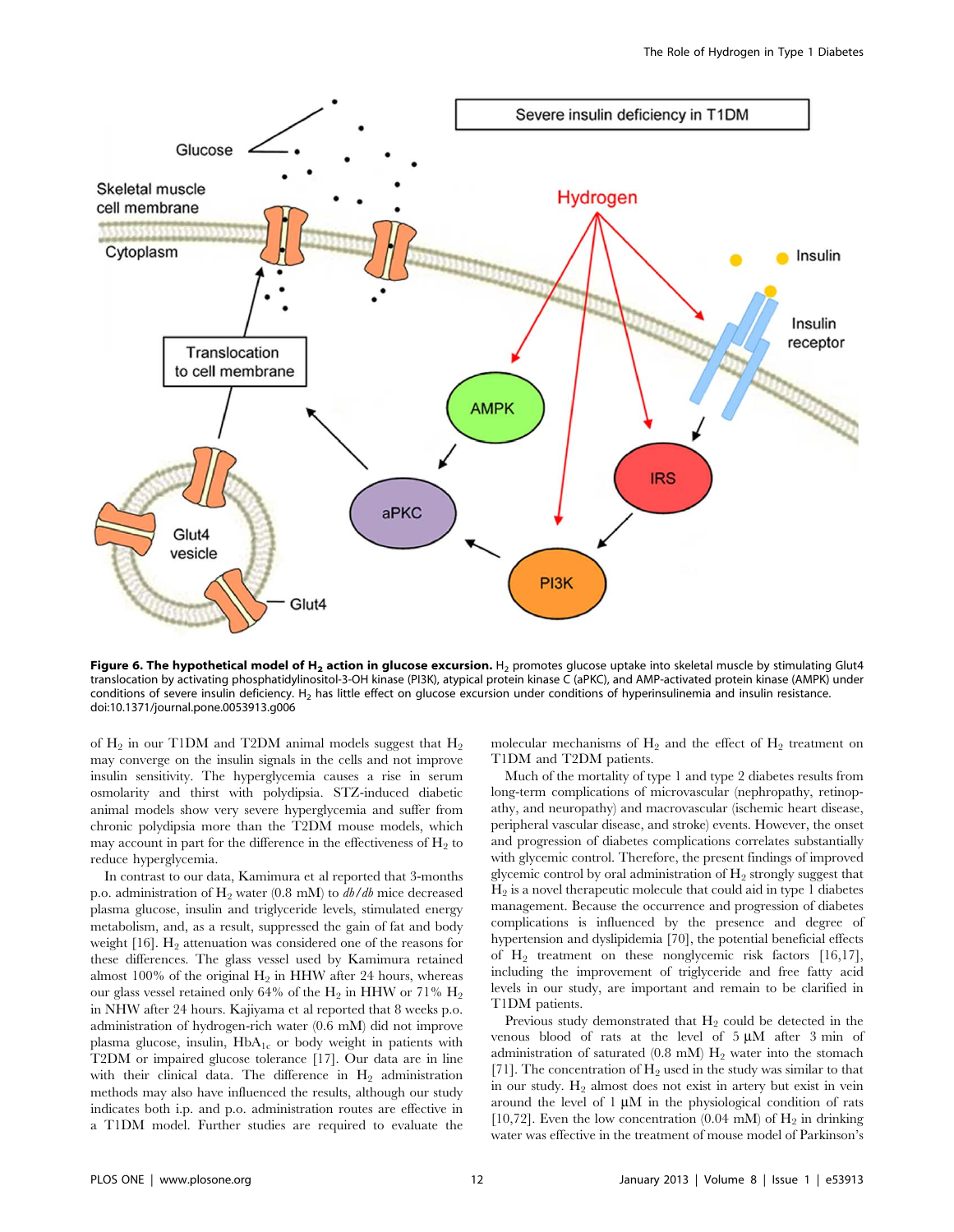disease [13]. The increased water intake together with these previous data indicates that ingested  $H_2$  could move to circulation and reach the target sites in our diabetic animal models.

In conclusion, our study demonstrates that  $H_2$  stimulates Glut4 translocation and glucose uptake into skeletal muscle and may be a novel therapeutic alternative to insulin in T1DM that can be administered orally.

#### References

- 1. Wild S, Roglic G, Green A, Sicree R, King H (2004) Global prevalence of diabetes: estimates for the year 2000 and projections for 2030. Diabetes Care 27: 1047–1053.
- 2. Rinderknecht E, Humbel RE (1978) The amino acid sequence of human insulinlike growth factor I and its structural homology with proinsulin. J Biol Chem 253: 2769–2776.
- 3. Guler HP, Zapf J, Froesch ER (1987) Short-term metabolic effects of recombinant human insulin-like growth factor I in healthy adults. N Engl J Med 317: 137–140.
- 4. Frystyk J (2005) The growth hormone hypothesis 2005 revision. Horm Metab Res 37 Suppl 1: 44–48.
- 5. Gammeltoft S, Van Obberghen E (1986) Protein kinase activity of the insulin receptor. Biochem J 235: 1–11.
- 6. Taniguchi CM, Emanuelli B, Kahn CR (2006) Critical nodes in signalling pathways: insights into insulin action. Nat Rev Mol Cell Biol 7: 85–96.
- 7. Levitt MD (1969) Production and excretion of hydrogen gas in man. N Engl J Med 281: 122–127.
- 8. Ghoshal UC (2011) How to interpret hydrogen breath tests. J Neurogastroenterol Motil 17: 312–317.
- 9. Gharib B, Hanna S, Abdallahi OM, Lepidi H, Gardette B, et al. (2001) Antiinflammatory properties of molecular hydrogen: investigation on parasiteinduced liver inflammation. C R Acad Sci III 324: 719–724.
- 10. Ohsawa I, Ishikawa M, Takahashi K, Watanabe M, Nishimaki K, et al. (2007) Hydrogen acts as a therapeutic antioxidant by selectively reducing cytotoxic oxygen radicals. Nat Med 13: 688–694.
- 11. Fu Y, Ito M, Fujita Y, Ito M, Ichihara M, et al. (2009) Molecular hydrogen is protective against 6-hydroxydopamine-induced nigrostriatal degeneration in a rat model of Parkinson's disease. Neurosci Lett 453: 81–85.
- 12. Ohsawa I, Nishimaki K, Yamagata K, Ishikawa M, Ohta S (2008) Consumption of hydrogen water prevents atherosclerosis in apolipoprotein E knockout mice. Biochem Biophys Res Commun 377: 1195–1198.
- 13. Fujita K, Seike T, Yutsudo N, Ohno M, Yamada H, et al. (2009) Hydrogen in drinking water reduces dopaminergic neuronal loss in the 1-methyl-4-phenyl-1,2,3,6-tetrahydropyridine mouse model of Parkinson's disease. PLoS One 4: e7247.
- 14. Chen H, Sun YP, Li Y, Liu WW, Xiang HG, et al. (2010) Hydrogen-rich saline ameliorates the severity of l-arginine-induced acute pancreatitis in rats. Biochem Biophys Res Commun 393: 308–313.
- 15. Itoh T, Fujita Y, Ito M, Masuda A, Ohno K, et al. (2009) Molecular hydrogen suppresses FcepsilonRI-mediated signal transduction and prevents degranulation of mast cells. Biochem Biophys Res Commun 389: 651–656.
- 16. Kamimura N, Nishimaki K, Ohsawa I, Ohta S (2011) Molecular hydrogen improves obesity and diabetes by inducing hepatic FGF21 and stimulating energy metabolism in db/db mice. Obesity (Silver Spring) 19: 1396–1403.
- 17. Kajiyama S, Hasegawa G, Asano M, Hosoda H, Fukui M, et al. (2008) Supplementation of hydrogen-rich water improves lipid and glucose metabolism in patients with type 2 diabetes or impaired glucose tolerance. Nutr Res 28: 137– 143.
- 18. Chang CJ, Kao JT, Lee TL, Lai CW, Cheng JT (1996) Comparison of isoproterenol with BRL37344 in activation of beta 3-adrenoceptors to inhibit the uptake of [14C]deoxy-D-glucose and translocation of glucose transporter (GLUT4) to membrane fraction in rat adipocytes. J Auton Nerv Syst 61: 191– 194.
- 19. Surwit RS, Kuhn CM, Cochrane C, McCubbin JA, Feinglos MN (1988) Dietinduced type II diabetes in C57BL/6J mice. Diabetes 37: 1163–1167.
- 20. Zhang Y, Proenca R, Maffei M, Barone M, Leopold L, et al. (1994) Positional cloning of the mouse obese gene and its human homologue. Nature 372: 425– 432.
- 21. Lee GH, Proenca R, Montez JM, Carroll KM, Darvishzadeh JG, et al. (1996) Abnormal splicing of the leptin receptor in diabetic mice. Nature 379: 632–635.
- 22. Chen H, Charlat O, Tartaglia LA, Woolf EA, Weng X, et al. (1996) Evidence that the diabetes gene encodes the leptin receptor: identification of a mutation in the leptin receptor gene in db/db mice. Cell 84: 491–495.
- 23. van Belle TL, Coppieters KT, von Herrath MG (2011) Type 1 diabetes: etiology, immunology, and therapeutic strategies. Physiol Rev 91: 79–118.
- 24. Garg V (2011) Noninsulin pharmacological management of type 1 diabetes mellitus. Indian J Endocrinol Metab 15: S5–S11.

# Acknowledgments

We gratefully acknowledge VANA Co., Ltd. (Yamanashi, Japan) for the generous gift of natural hydrogen water.

## Author Contributions

Conceived and designed the experiments: AA KC AI. Performed the experiments: HA MU MA MN M. Tsai JL YL HC M. Terashi. Analyzed the data: HA. Contributed reagents/materials/analysis tools: MA KC KK AA RK AI. Wrote the paper: HA AA AI.

- 25. Balaban RS, Nemoto S, Finkel T (2005) Mitochondria, oxidants, and aging. Cell 120: 483–495.
- 26. Giordano FJ (2005) Oxygen, oxidative stress, hypoxia, and heart failure. J Clin Invest 115: 500–508.
- 27. Droge W (2002) Free radicals in the physiological control of cell function. Physiol Rev 82: 47–95.
- 28. Chance B, Sies H, Boveris A (1979) Hydroperoxide metabolism in mammalian organs. Physiol Rev 59: 527–605.
- 29. Nakao A, Toyoda Y, Sharma P, Evans M, Guthrie N (2010) Effectiveness of hydrogen rich water on antioxidant status of subjects with potential metabolic syndrome-an open label pilot study. J Clin Biochem Nutr 46: 140–149.
- 30. Xie K, Yu Y, Pei Y, Hou L, Chen S, et al. (2010) Protective effects of hydrogen gas on murine polymicrobial sepsis via reducing oxidative stress and HMGB1 release. Shock 34: 90–97.
- 31. Aruoma OI, Halliwell B, Hoey BM, Butler J (1989) The antioxidant action of Nacetylcysteine: its reaction with hydrogen peroxide, hydroxyl radical, superoxide, and hypochlorous acid. Free Radic Biol Med 6: 593–597.
- 32. Neuschwander-Tetri BA, Bellezzo JM, Britton RS, Bacon BR, Fox ES (1996) Thiol regulation of endotoxin-induced release of tumour necrosis factor alpha from isolated rat Kupffer cells. Biochem J 320 (Pt 3): 1005–1010.
- 33. Song M, Kellum JA, Kaldas H, Fink MP (2004) Evidence that glutathione depletion is a mechanism responsible for the anti-inflammatory effects of ethyl pyruvate in cultured lipopolysaccharide-stimulated RAW 264.7 cells. J Pharmacol Exp Ther 308: 307–316.
- 34. Kelly GS (1998) Clinical applications of N-acetylcysteine. Altern Med Rev 3: 114–127.
- 35. Oikawa S, Yamada K, Yamashita N, Tada-Oikawa S, Kawanishi S (1999) Nacetylcysteine, a cancer chemopreventive agent, causes oxidative damage to cellular and isolated DNA. Carcinogenesis 20: 1485–1490.
- 36. Sagrista ML, Garcia AE, Africa De Madariaga M, Mora M (2002) Antioxidant and pro-oxidant effect of the thiolic compounds N-acetyl-L-cysteine and glutathione against free radical-induced lipid peroxidation. Free Radic Res 36: 329–340.
- 37. Su M, Yang Y, Yang G (2006) Quantitative measurement of hydroxyl radical induced DNA double-strand breaks and the effect of N-acetyl-L-cysteine. FEBS Lett 580: 4136–4142.
- 38. Wang AL, Wang JP, Wang H, Chen YH, Zhao L, et al. (2006) A dual effect of N-acetylcysteine on acute ethanol-induced liver damage in mice. Hepatol Res 34: 199–206.
- 39. Childs A, Jacobs C, Kaminski T, Halliwell B, Leeuwenburgh C (2001) Supplementation with vitamin C and N-acetyl-cysteine increases oxidative stress in humans after an acute muscle injury induced by eccentric exercise. Free Radic Biol Med 31: 745–753.
- 40. Ames BN (1983) Dietary carcinogens and anticarcinogens. Oxygen radicals and degenerative diseases. Science 221: 1256–1264.
- 41. Frei B, Stocker R, Ames BN (1988) Antioxidant defenses and lipid peroxidation in human blood plasma. Proc Natl Acad Sci U S A 85: 9748–9752.
- 42. Herbert V, Shaw S, Jayatilleke E (1996) Vitamin C-driven free radical generation from iron. J Nutr 126: 1213S–1220S.
- 43. Galley HF, Davies MJ, Webster NR (1996) Ascorbyl radical formation in patients with sepsis: effect of ascorbate loading. Free Radic Biol Med 20: 139– 143.
- 44. Tanno M, Kuno A, Yano T, Miura T, Hisahara S, et al. (2010) Induction of manganese superoxide dismutase by nuclear translocation and activation of SIRT1 promotes cell survival in chronic heart failure. J Biol Chem 285: 8375– 8382.
- 45. Siu PM, Wang Y, Alway SE (2009) Apoptotic signaling induced by H2O2 mediated oxidative stress in differentiated C2C12 myotubes. Life Sci 84: 468– 481.
- 46. Bak MJ, Jun M, Jeong WS (2012) Antioxidant and Hepatoprotective Effects of the Red Ginseng Essential Oil in H(2)O(2)-Treated HepG2 Cells and CCl(4)- Treated Mice. Int J Mol Sci 13: 2314–2330.
- 47. Klip A, Paquet MR (1990) Glucose transport and glucose transporters in muscle and their metabolic regulation. Diabetes Care 13: 228–243.
- 48. Yaffe D, Saxel O (1977) Serial passaging and differentiation of myogenic cells isolated from dystrophic mouse muscle. Nature 270: 725–727.